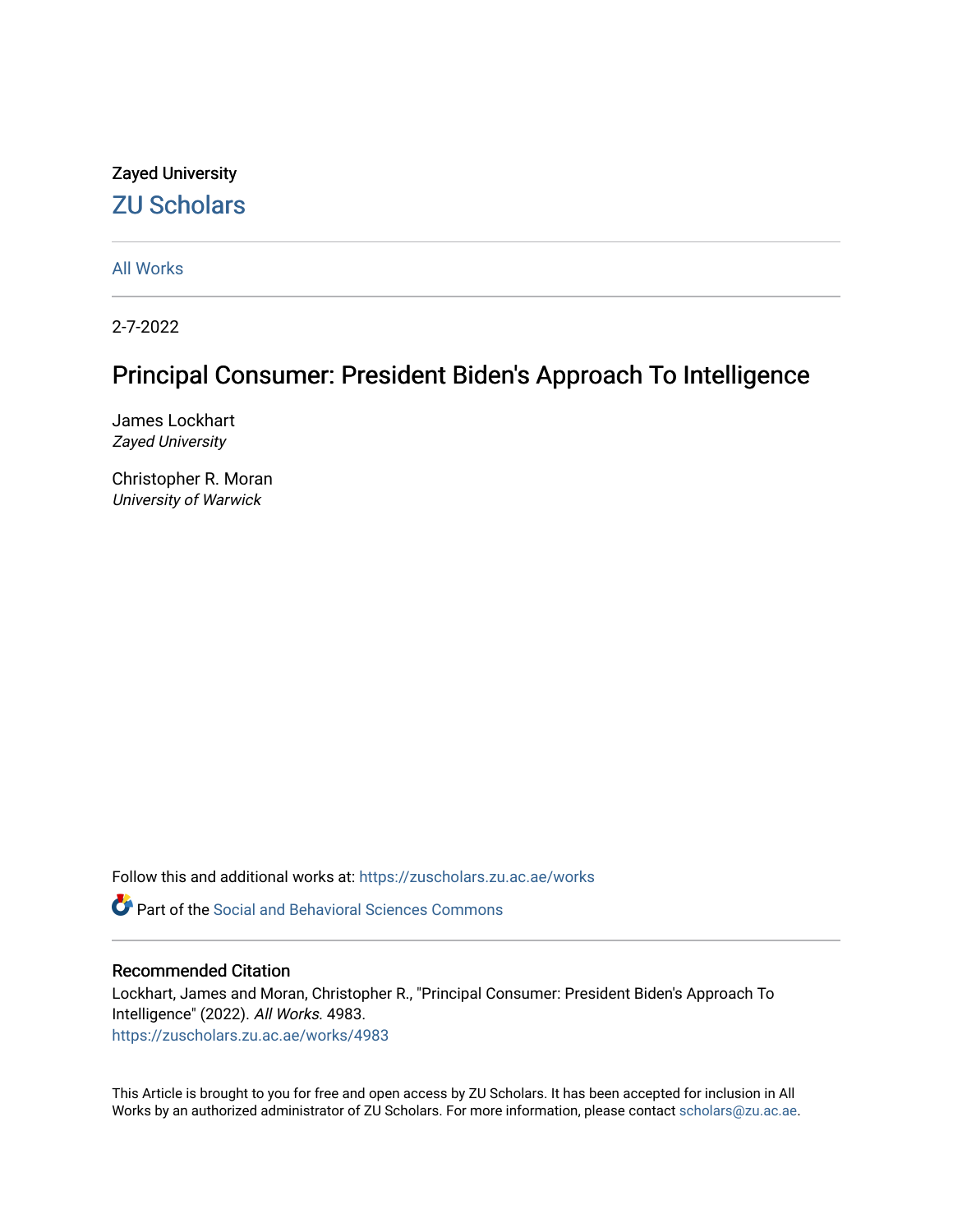# Principal consumer:

# President Biden's approach to intelligence

## JAMES LOCKHART AND CHRISTOPHER R. MORAN\*

On 20 January 2021, Joe Biden became president of the United States, assuming responsibility for the largest and most well-financed intelligence community ever created. This community encompasses an array of capabilities in collection, analysis, surveillance, special forces, covert operations and cyber warfare. What can it expect from its new commander-in-chief? This article represents the first assessment of Biden as 'principal consumer', highlighting his approach to intelligence.

Biden takes command of the 18 federal agencies and offices that comprise the sprawling intelligence community in tumultuous times, characterized by an interventionist Russia; an authoritarian China that is challenging the rules-based international order; nuclear sabre-rattling by Iran and North Korea; and the homecoming, after 20 years, of the Taliban in Afghanistan. Three decades after Francis Fukuyama's prediction about the triumph of liberal democracy, 'history' and great power rivalry have returned.<sup>I</sup> Once again, intelligence will be central to national security. Since the time of Fukuyama's writing, it has also taken on new tasks, monitoring and responding to globalized security challenges from climate change to pandemics.<sup>2</sup> On 20 Jawaxy 2021, Joe Bislen hexams perisients of the United Store, assuming recept center of the linear content<br>method in the signed and the signed and the signed in the signed in the<br>specifical content of the signed in

Biden has become principal consumer at a moment of transition not only in international affairs, but in the business of spying as well. To quote Alex Younger, former head of Britain's Secret Intelligence Service (SIS), 'the fourth industrial revolution' has introduced 'fourth-generation espionage'.3 In essence, intelligence work is being transformed by bulk data and modern analytics, bringing both opportunities and challenges. While case officers still sound out potential agents at embassy cocktail parties, evade surveillance and execute brush passes, intelligence gatherers and analysts, aided by artificial intelligence, increasingly complement

- \* We are grateful to reviewers, friends on both sides of the Atlantic and the journal's copy-editing team for their
- constructive suggestions on earlier drafts of this article. <sup>1</sup> Jennifer Welsh, *The return of history: conflict, migration, and geopolitics in the twenty-first century* (Toronto: House of Anansi Press, 2016). <sup>2</sup> Calder Walton, *US intelligence, the coronavirus and the age of globalized challenges*, Center for International Govern-
- ance Innovation, 24 Aug. 2020, https://www.cigionline.org/articles/us-intelligence-coronavirus-and-ageglobalized-challenges/. (Unless otherwise noted at point of citation, all URLs cited in this article were accessible on 25 Oct. 2021.)<br>3 Alex Younger, 'MI6 "C" speech on fourth generation espionage', 3 Dec. 2018, https://www.gov.uk/govern-
- ment/speeches/mi6-c-speech-on-fourth-generation-espionage.

*International Affairs* **98**: 2 (2022) 549–567; doi: 10.1093/ia/iiab210

© The Author(s) 2022. Published by Oxford University Press on behalf of The Royal Institute of International Affairs. This is an Open Access article distributed under the terms of the Creative Commons Attribution Non-Commercial License (http:// creativecommons.org/licenses/by-nc/4.0/), which permits non-commercial re-use, distribution, and reproduction in any medium, provided the original work is properly cited. For commercial re-use, please contact journals.permissions@oup.com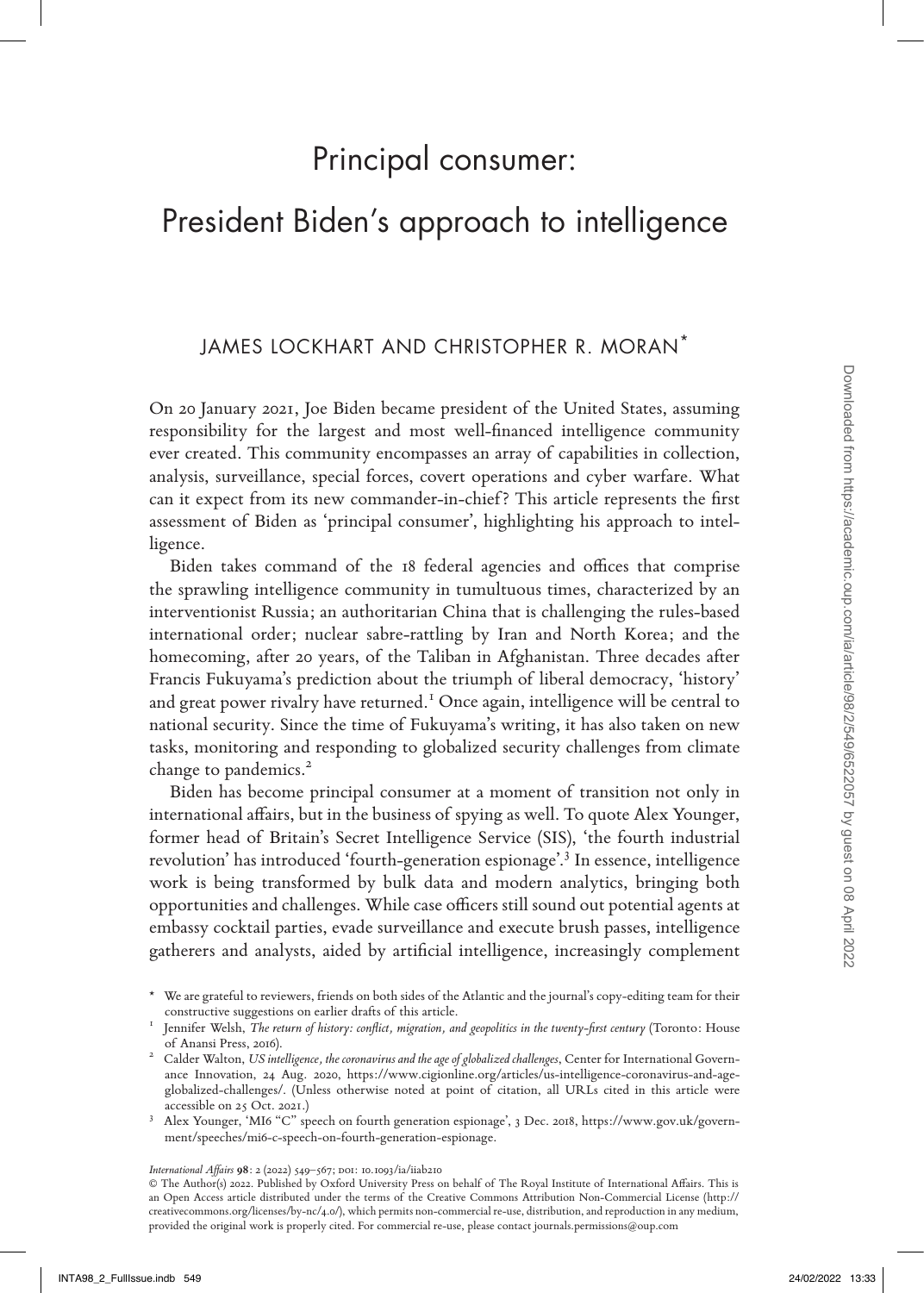these activities with competence in handling massive datasets, facial recognition software and the Internet of Things.<sup>4</sup> Problematically, building an effective cover for clandestine officers has never been harder, since every potential recruit has a digital footprint, generated by years of engagement with social media and other contemporary technologies, which follows them into the profession.

Alongside this revolution in collection and analysis, there has been a steady militarization of intelligence. Since 9/11, as David Oakley and Mark Mazzetti have argued, intelligence has been intertwined with—even subordinated to military operations.<sup>5</sup> Convinced of the importance of integration and interoperability, desiring to run secret detention and interrogation programmes, and driven by multiple exigencies in the 'war on terror', policy-makers have made tactical support to the military—especially the hunting down of terrorists—a community-wide priority. If the defining image of twentieth-century intelligence was that of a trenchcoated 'cultural attaché' servicing dead drops on the streets of Vienna, that of the early twenty-first would be a fatigue-clad operator leading an elite team of door-kickers to capture or kill suspected terrorists in Kandahar or Mogadishu.

On top of this, Biden has become principal consumer at a low point in relations between the White House and the intelligence community. Under his predecessor, Donald Trump, friction between the commander-in-chief and the community reached unprecedented levels. Against the background of sustained efforts to impeach him, Trump accused the community of being part of a 'deep state'—a conglomeration of Obama-era leftovers within the bureaucracy, hostile media organizations and big tech, colluding to wreck his presidency. On the investigations into Russian intervention in his election, he sided with Vladimir Putin over his own spy chiefs, even calling intelligence officers 'Nazis'.<sup>6</sup> On Twitter, he used quotation marks around the word 'intelligence' to signal his contempt for the Central Intelligence Agency (CIA). During his first visit to CIA headquarters, he stood in front of the memorial wall, hallowed ground commemorating the agency's fallen, bragging about the size of his inauguration crowd. To the frustration of many, he showed, throughout his term, apathy towards intelligence product. He was believed to have rarely read the President's Daily Brief (PDB), the most highly classified document in Washington, as shown by his ignorance of an alleged Russian operation to reward Islamist fighters in Afghanistan for killing American troops there—even though this had been highlighted in the brief.<sup>7</sup> At the CIA, his lack of interest in intelligence is well remembered. In one story, driven by multiple existence in the "war to treet", policy-makers have model from the mean of the strength of points. If the defining image of reweristin-examply medi-<br>genere was that of a trenchented from hereaft servici

<sup>4</sup> Amy Zegart, *Spies, lies and algorithms: the history and future of American intelligence* (Princeton: Princeton Univer-

sity Press, forthcoming 2022). <sup>5</sup> David Oakley, *Subordinating intelligence: the DoD/CIA post-Cold War relationship* (Lexington, KY: University Press of Kentucky, 2019); Mark Mazzetti, *The way of the knife: the CIA, a secret army, and a war at the ends of the Earth* (New York: Penguin, 2013). <sup>6</sup> Christopher R. Moran and Richard J. Aldrich, 'Trump and the CIA: borrowing from Nixon's playbook',

*Foreign Affairs*, publ. online April 2017, https://www.foreignaffairs.com/articles/2017-04-24/trump-and-cia. <sup>7</sup> Carol Lee, Mike Memoli and Elyse Perlmutter-Gumbiner, 'Biden puts the "Daily" back into the adminis-

tration's intelligence briefings', NBC, 25 Jan. 2021, https://www.nbcnews.com/politics/white-house/bidenputs-daily-back-administration-s-intelligence-briefings-n1255554.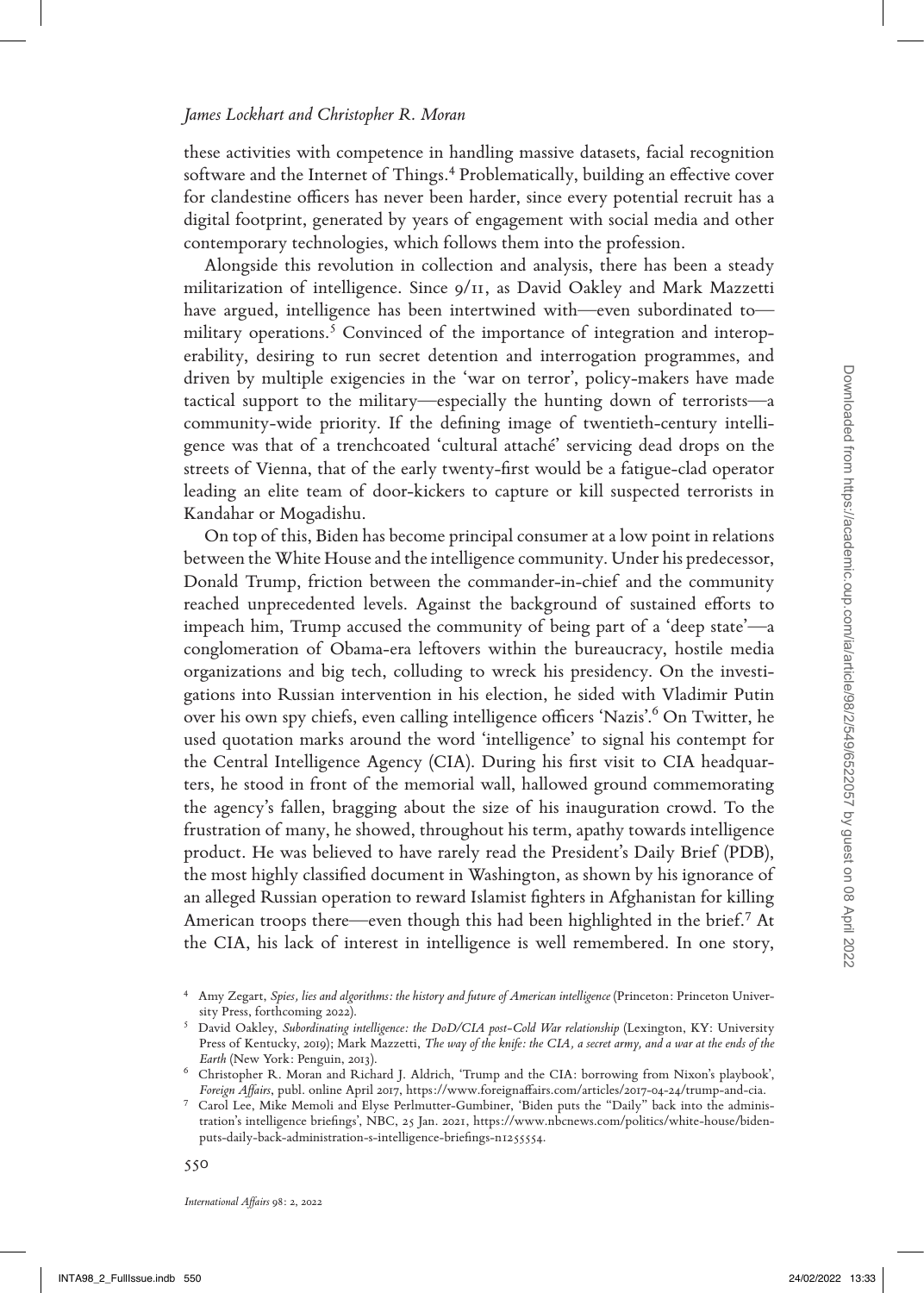#### *President Biden's approach to intelligence*

while hosting a high-level intelligence meeting at his golf club in Bedminster, New Jersey, in 2017, a visibly bored Trump interrupted the senior officials there, asking: 'Does anyone want a malt?' Summoning a waiter into the room, where code-word material was being discussed, he boasted: 'We have the best malts, you have to try them', stupefying everyone present.<sup>8</sup>

Appalled, spy chiefs—including director of the FBI James Comey and director of the CIA (DCIA) John Brennan—publicly attacked Trump, disregarding the tradition that intelligence officers, like their counterparts in the armed forces, should keep out of politics. When the president rejected the community's conclusion that Russia had meddled in the 2016 election, Brennan characterized his comments as 'nothing short of treasonous'.<sup>9</sup> Later, in his memoirs, he insinuated that Trump was a domestic security threat.<sup>10</sup> These are strong words, even for an Obama loyalist, and there is an argument that Brennan has only emboldened people who dismiss such voices as 'Never Trumpers' from the deep state, producing the unintended effect of further undermining the intelligence community's standing with them. Consequently, a key objective for Biden will be to restore normality to relations between the president and the intelligence community while rebuilding trust in the community's institutions, overturning what Daniel Drezner, in this journal, has called Trump's damaging legacy.<sup>11</sup>

It is within this context that this article evaluates Biden's approach to intelligence. Unlike most of his predecessors, who were sworn in with scant knowledge of the community, Biden has decades of experience in intelligence affairs, in both the Executive and Legislative branches. He has read four different iterations of the PDB. As vice-president-elect, he had access to George W. Bush's briefing. Then, for eight years, he consumed Barack Obama's version of this, which First Lady Michelle Obama called 'the Death, Destruction, and Horrible Things Book'.12 Then, as president-elect, he received copies of Trump's—albeit after a three-week delay because the outgoing president refused to concede the election.<sup>13</sup> And now he has his own. As a member of Congress, he gained even more expertise. In 1976, he became a charter member of the Senate Select Committee on Intelligence (SSCI), heading its subcommittee on secrecy and disclosure. From the late 1990s to 2009 he either chaired, or served as the ranking member of, the Senate Foreign Relations Committee. What can we learn from this? comments as 'nothing abort of treesconors'? Lets; in this means the hydrodesis people of both lopinis, and there is an argument that Benuan has only emboldend people with distinguistic activity the derivation of the simul

As advocates of 'applied history', we take the view that there is sufficient clarity in Biden's past to make sound inferences about his administration's likely approach to intelligence. To be sure, neither the record of his career nor, for that matter,

<sup>8</sup> Natasha Bertrand and Kyle Cheney, 'Biden would revamp fraying intelligence community', *Politico*, 19 Oct. 2020, https://www.politico.com/news/2020/10/19/biden-revamp-fraying-intel-community-430090.<br><sup>9</sup> John Brennan, Twitter, 4: 52 p.m., 16 July 2018.<br><sup>10</sup> John Brennan, *Undaunted: my fight against America's enemies, at home a* 

<sup>2020).</sup> <sup>11</sup> Daniel Drezner, 'Immature leadership: Donald Trump and the American presidency', *International Affairs* 96:

<sup>2, 2020,</sup> pp. 383–400. <sup>12</sup> Barack Obama, *A promised land* (New York: Crown, 2020), p. 312. <sup>13</sup> David Priess, 'The president's Daily Brief and presidents-elect: a primer', *Lawfare Blog*, 17 Nov. 2020, https://

www.lawfareblog.com/presidents-daily-brief-and-presidents-elect-primer.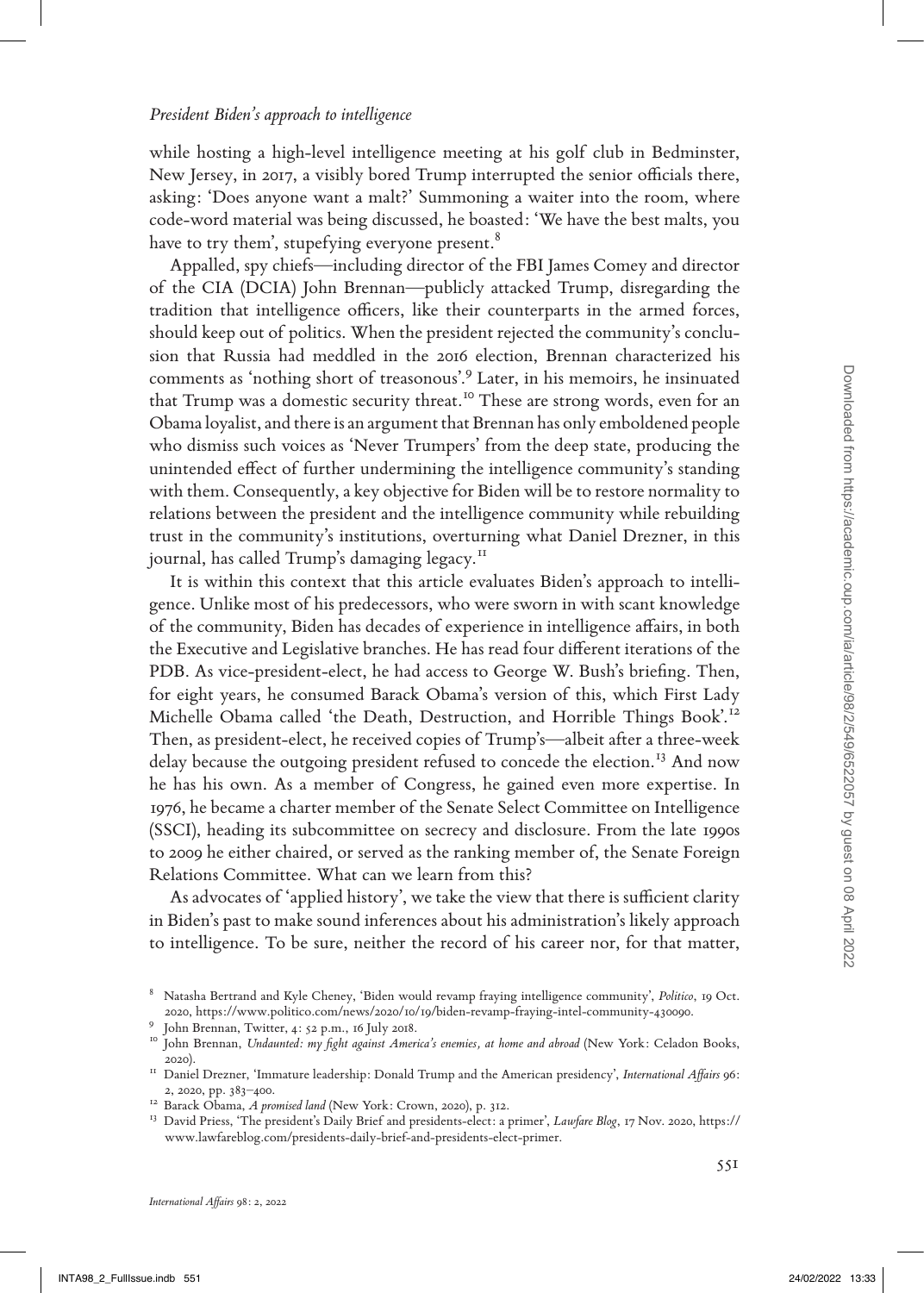any historical record offers an infallible prediction of the future. His preferences are but one element of a multidimensional complexity, not only in international affairs but within American politics as well. As scholars of foreign policy analysis have shown, any implementation of strategy will have to confront the problem of other nations and non-state actors, who have their own plans, all operating within an often intractable external environment.<sup>14</sup> Within the United States, as Gregory Smith suggests—taking his cue from the scholarship of bureaucratic politics, which holds that the president remains just another actor in Washington—intelligence-led security policy-making is a process leading to negotiated outcomes and is propelled by more than the White House alone. Even presidents with well-conceived ideas about intelligence can see their intentions derailed by larger, unpredictable forces, with elite groups proving to be particularly effective in constraining the power of the president in this sphere of activity.<sup>15</sup> Nevertheless, Biden's record is the best empirical information we have. His career and administration remain works in progress, while his presidential papers will remain classified for many years. We are keen to explore what this record, marshalled with caution and care, reveals.

We make three arguments. The first is that Biden is a pro-intelligence president with a well-defined approach to the subject—covering what intelligence ought to be about, how it should operate and what it must produce. This has remained consistent throughout his career. In making this claim, our article speaks to an important debate about the purpose of intelligence in the United States, long contested by presidents, legislators, secretaries in the cabinet, intelligence leaders, journalists and academics.16 In 1947, against the background of the rising threat of the Soviet Union and memories of the surprise attack at Pearl Harbor, President Harry Truman reified the intelligence community, placing it under the control of the National Security Council (NSC) and the director of central intelligence (DCI), enabling it to rise above bureaucratic disputes between the Departments of State and Defense, the army and the navy. As the first DCI, Rear Admiral Sidney Souers, phrased it, Truman regarded the agency as 'his personal intelligence service ... It was to keep him personally well informed of all that was going on in the outside world'—hence his frequent plea to it: 'Where's my newspaper?'<sup>17</sup> By contrast, successors such as Dwight Eisenhower, John Kennedy and Ronald Reagan preferred an approach that foregrounded covert action well-concerted ideas about intelligence can core check interactions derived into the measurable plane power of the pressue of the pressue of the properties of the state measurable plane power of the pressue of the propert

<sup>&</sup>lt;sup>14</sup> See e.g. Christopher Hill, *Foreign policy in the twenty-first century* (London: Palgrave, 2015).<br><sup>15</sup> Gregory Smith, 'Secret but constrained: the impact of elite opposition on covert operations', *International* 

*Organization* 73: 3, 2019, pp. 685–707. 16 See Arthur Darling, *The Central Intelligence Agency: an instrument of government to 1950* (University Park: Pennsylvania State University Press, 1990; first publ. 1953); Harry Truman, 'Limit CIA role to intelligence', *Washington Post*, 22 Dec. 1963; Ludwell Montague, *General Walter Bedell Smith as Director of Central Intelligence* (University Park: Pennsylvania State Press, 1992; first publ. 1971); James Lockhart, 'The Dulles supremacy: Allen Dulles, the clandestine service, and PBFortune', in Christopher R. Moran, Mark Stout, Ioanna Iordanou and Paul Maddrell, eds, *Spy chiefs*, vol. 1: *Intelligence leaders in the United States and United Kingdom*

<sup>&</sup>lt;sup>17</sup> Ludwell Montague, 'Interview with Sidney Souers', 4 Dec. 1969, RG 263, Box 2, Folder 61, National Archives, College Park, MD; Charles Lathrop, *The literary spy: the ultimate source for quotations on espionage and intelligence*  (New Haven, CT: Yale University Press, 2004), p. 89.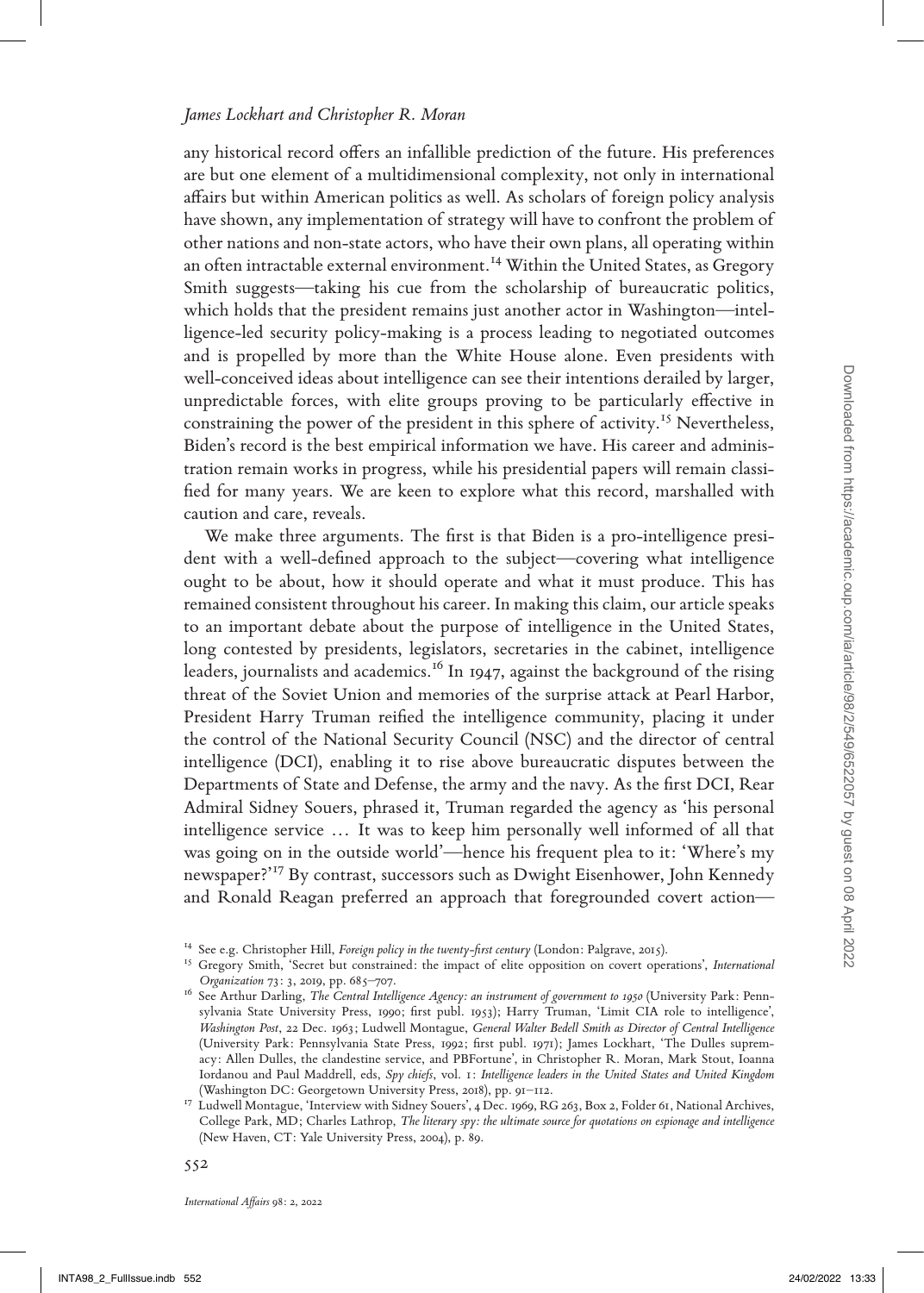### *President Biden's approach to intelligence*

intervening in the affairs of other countries in a way that was surreptitious and plausibly deniable. This, of course, has always been a question of preferences and priorities rather than an exclusive choice. Just as Truman authorized some covert operations—for example, in Italian elections—Eisenhower, JFK and Reagan read intelligence reports and estimates.

Biden's approach to intelligence aligns with Truman's. He values intelligence product, particularly the PDB, which he consumes avidly, because he wants to see, understand and counter threats before they blow up as crises. He reserves his highest praise for collectors and analysts while holding that it is the sacred duty of the intelligence community to speak truth to power while insisting that the entire system remain apolitical. He is adept at giving clear strategic direction to intelligence leaders and briefers, so that they know what to prioritize and how to present information to him. He has a track record of defending the agency, one of his primary interfaces with the community, in Congress and in bureaucratic Washington. He is passionate about safeguarding secrecy and stopping leaks, to ensure that the intelligence arriving on his desk is never compromised. After Trump, these are attributes many within the community will welcome as balm for the soul. Moreover, as readers familiar with the literature on the intelligence– policy linkage will recognize, these are qualities that writers have long argued should be desirable in a principal consumer.<sup>18</sup> entire system remains a political . It is a steak text principal celestration to bin the state from html. It is a track record of defending the agency, or one of the primary interfaces with the community, in Compress and

Biden's approach reflects uneasiness about covert action, a subject that has seen a proliferation of scholarship in recent years, assessing its use and effectiveness.<sup>19</sup> He is particularly sceptical and risk-averse when such operations work hand in glove with military or paramilitary forces, especially in the global South. Here, there is a distinction between his public and private positions. Publicly, he has indicated his support for covert action as a valuable 'third option' in certain complicated situations when diplomacy fails and landing marines is out of the question. In spring 2020, he wrote in *Foreign Affairs*:

There is a big difference between large-scale, open-ended deployments of tens of thousands of American combat troops, which must end, and using a few hundred Special Forces soldiers and intelligence assets to support local partners against a common enemy. Those smaller-scale missions are sustainable militarily, economically, and politically.<sup>20</sup>

Privately, however, he is assailed by doubts about exposure and failure, and has reservations about the fusion of intelligence and war-fighting. It is hard to

<sup>18</sup> Arthur Hulnick, 'The intelligence producer–policy consumer linkage: a theoretical approach', *Intelligence and National Security* 1: 2, 1986, pp. 212–33; Mark Lowenthal, 'Tribal tongues: intelligence consumer, intelligence producers', *Washington Quarterly* 15: 1, 1992, pp. 157–68; Jami Miscik, 'Intelligence and the presidency: how to get it right', *Foreign Affairs* 96: 3, 2017, pp. 57–64. <sup>19</sup> Lindsay O'Rourke, *Covert regime change: America's secret Cold War* (Ithaca, NY: Cornell University Press, 2018);

Rory Cormac and Richard J. Aldrich, 'Grey is the new black: covert action and implausible deniability', *International Affairs* 94: 3, 2018, pp. 477–94; Austin Carson, *Secret wars: covert conflict in international politics* (Princeton: Princeton University Press, 2018); James Lockhart, 'How effective are covert operations? Reevaluating the CIA's intervention in Chile, 1964–1973', *Marine Corps University Journal* 10: 1, 2019, pp. 21–49; Michael Poznansky, *In the shadow of international law: secrecy and regime change in the post-war world* (Oxford: Oxford University Press, 2020). <sup>20</sup> Joseph Biden, 'Why America must lead again: rescuing US foreign policy after Trump', *Foreign Affairs* 99: 2,

<sup>2020,</sup> p. 72.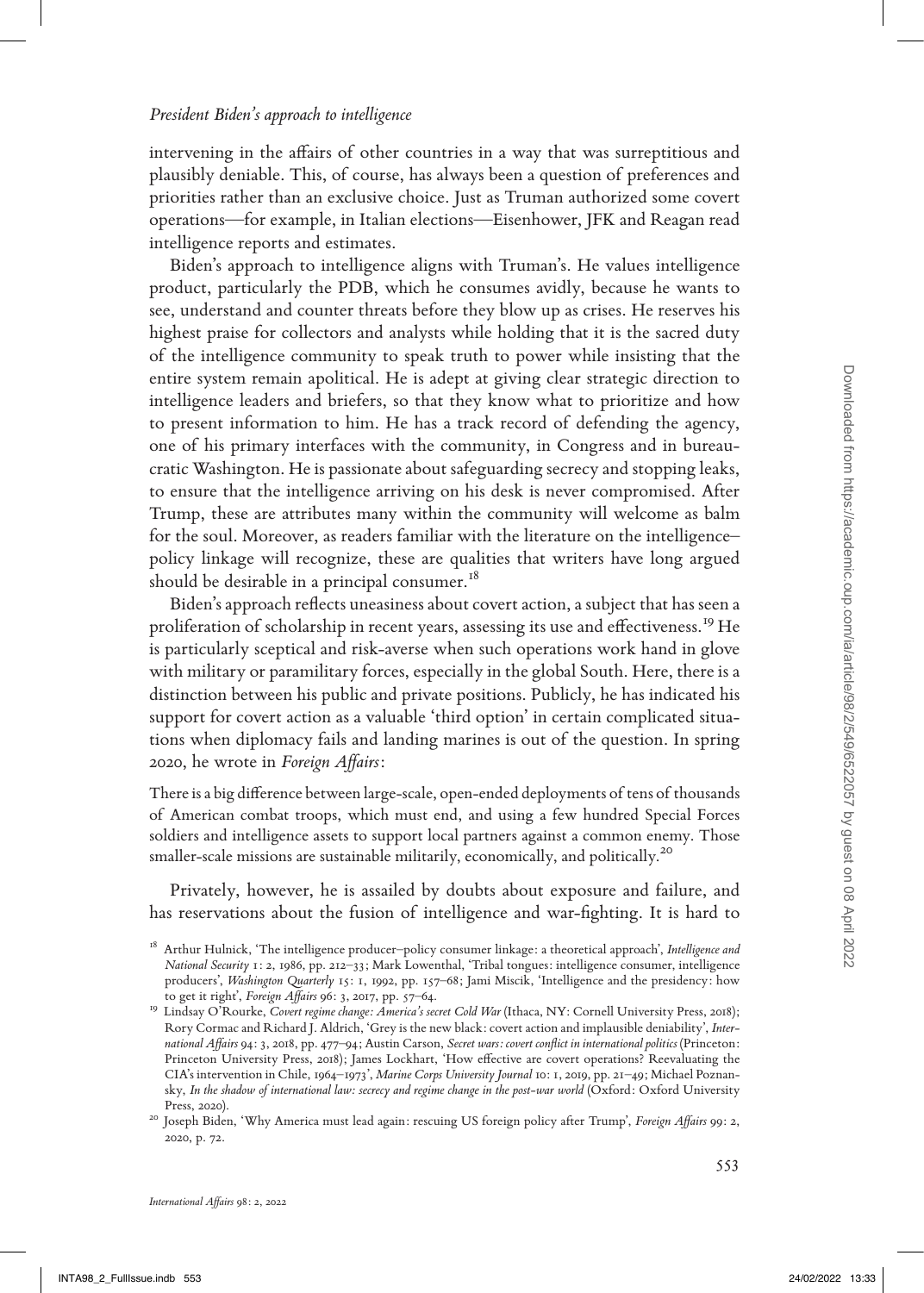imagine him authorizing, say, the arming of coup plotters or rebels in the global South: paramilitary covert action and secret wars will be off the table. On the strict proviso that they are well coordinated, feature an exit strategy, are properly authorized and put before congressional overseers, he will probably entertain only what Loch Johnson has called 'low-threshold' covert operations—low-risk intrusions entailing no use of force that make little infringement upon other nations' sovereignty.<sup>21</sup> Examples might be financial assistance to a friendly foreign leader or modest influence operations, like the use of propaganda to smear and splinter an adversary. In short, Biden will clash with advocates of covert action and special operations if they propose anything comparable to earlier interventions in Cuba, El Salvador or Afghanistan.

Our second argument is that Biden's scepticism about paramilitary covert action, the militarization of intelligence, and more generally the use of force in the global South derives not from some Kantian moral stance—'do no evil, though the world shall perish'—but from lessons he learned in Congress from Vietnam and from the Reagan administration's interventions in central America. Calculations about risk and mission creep, bordering on an obsession, dominate his thinking. These calculations are underpinned by the genuine desire of a conscientious public servant, who understands loss, not to endanger American lives needlessly. This was manifest in his opposition, as vice-president, to the Obama administration's counter-insurgency strategy in Afghanistan, and to the Bin Laden raid in Pakistan, both of which foreshadowed his controversial decision, as president, to withdraw from Afghanistan. These lessons are likely to guide his decision-making on paramilitary operations and, more generally, on intervention, throughout his tenure.

Our third argument is that Biden's wariness and risk aversion towards the activist and paramilitary approach to intelligence also stems from his sensitivity to domestic political conditions. An ambitious man, albeit not a seeker of glory, Biden is finely attuned to the ever-changing direction of political winds. He lacks the rigid ideological positions of many in his party, and possesses a degree of flexibility that some do not. His paramount question will always be a practical one: 'How will any given decision concerning covert action or use of force play in Congress, the press, the Democratic base and the public?' To those who prefer that the commander-in-chief represent voters and taxpayers while properly seeking the advice and consent of Capitol Hill, this will be welcome news. But those who would suggest that there are times when the president should accept the assessments of professionals in the intelligence community and the military should prepare themselves to lose more arguments than they win, as Biden will defer to domestic political considerations whenever this counsel causes his political antennae to twitch. IS Salvedor of Rightstaten.<br>
Our second argument is that Biden's sceptican about paramilitary covert<br>
arefore, the multitaration of intelligence, and more generally the use of forces in<br>
goldsal South derives on from sume

<sup>21</sup> Loch Johnson, 'On drawing a bright line for covert operations', *American Journal of International Law* 86: 2, 1992, pp. 284–309.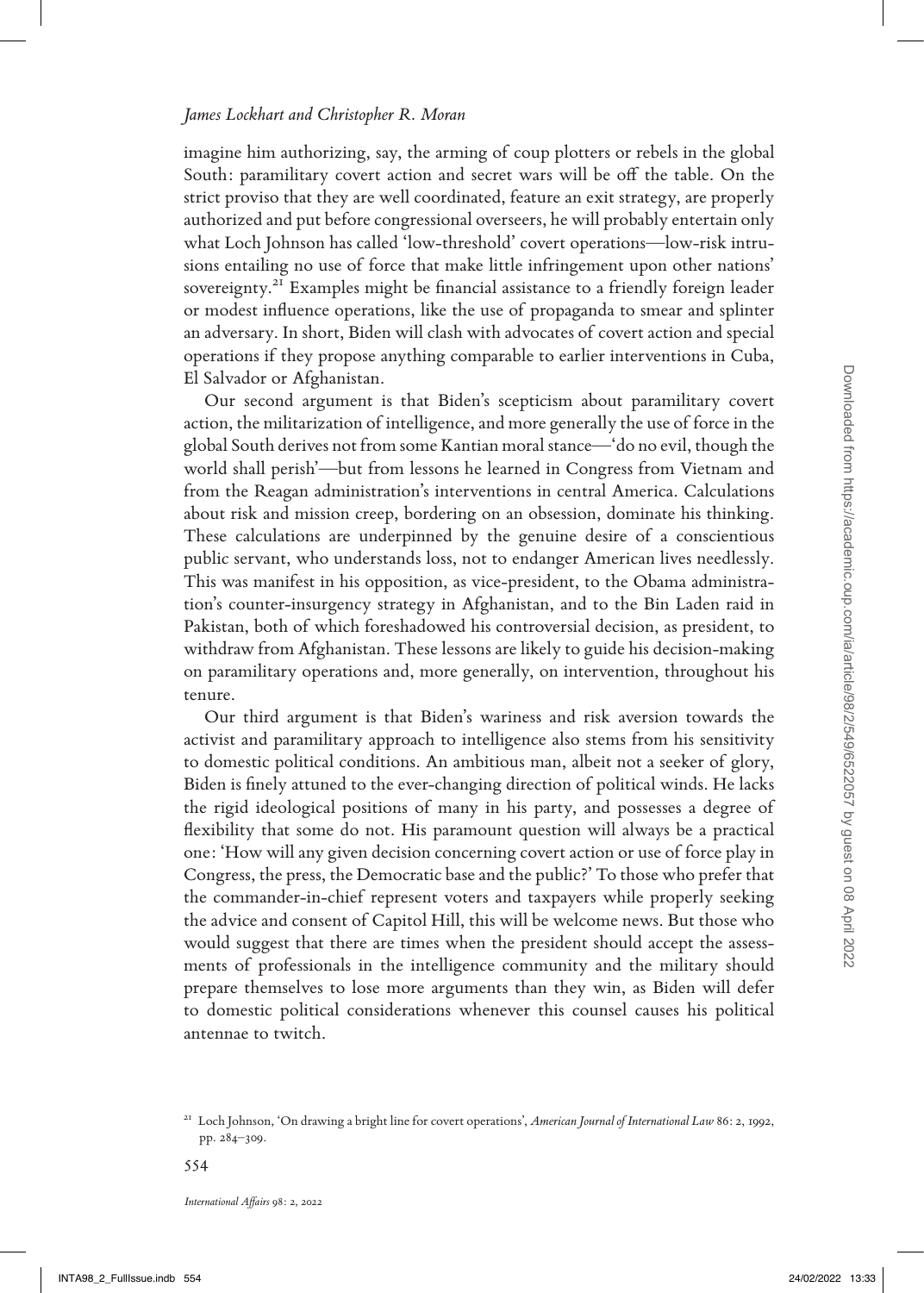## A pro-intelligence president

After becoming president, Biden waited several months before meeting with rankand-file intelligence officers. Already, the press had reported that he was putting the 'daily' back into the PDB, even insisting that Vice-President Kamala Harris attend the briefing when they were both in Washington.22 When, on 27 July 2021, he took the short journey across the Potomac to visit the Office of the Director of National Intelligence (ODNI), another of his primary interfaces with the community, there was none of the political grandstanding that there had been four years earlier when his predecessor had pressed the flesh at the CIA. Biden assured those present that he was an active consumer of intelligence, explaining that what he had missed most about being out of office was his daily intelligence digest:

You know what I miss most, for real, from those four years? The PDB (*laughter*). No, you think I'm joking. I am not. A sense of knowing where all the pieces were. Whether we had it all down ... And so now I have access again—and to the chagrin of many of you, I read it in detail. (*Laughter*) And I ask questions of my briefers and follow up with my team.<sup>23</sup>

Continuing, he said that he wanted 'straight-from-the-shoulder assessments'— 'even if the news is hard, even if the news is bad'—and pledged to keep intelligence apolitical: 'I promise you: You will never see a time, while I'm President, when my administration in any way tries to affect or alter your judgements about what you think the situation we face is. I'll never politicize the work you do.'24 Elsewhere, he named Russia and China as his highest priorities in national security—even referring to Moscow and Beijing as 'possible mortal competitors'.25

This speech was consistent with Biden's long history of backing the intelligence community. Perhaps the earliest example of this came in January 1977, when he blocked the nomination of Theodore Sorensen as DCI before it reached a Senate vote. A studious aide and brilliant speechwriter for President Kennedy, Sorensen had been chosen by President-elect Jimmy Carter on account of his willingness to reduce the agency's budget and power, which was one of the promises on which Carter had campaigned. Across the aisle, there were doubts about Sorensen. He had raised conscientious objections during the Korean War, had limited experience in foreign policy and knew nothing of the secret world. To others, in respect of his eligibility for what was an apolitical position, his closeness to the Kennedys raised red flags. Among the courtiers of Camelot, Sorensen had ranked second only to Jack's brother, Bobby, and he had remained a devoted *consigliere* to the family ever since, helping in 1969 to write the apology and initiate the damage control that would save the young Senator Ted Kennedy after the Chappaquiddick incident. INTERNET THIS INTERNET CONTINUES TO THE INTERNET C POSITION (FOR THE ASSOCIATE A CONTINUES TO YOU THAT IN A STAR (FOR THE ASSOCIATE THE ASSOCIATE THE ASSOCIATE THE ASSOCIATE THE ASSOCIATE THE ASSOCIATE THE ASSOCIATE THE

Many within the intelligence community were enraged by the nomination, one officer telling journalists that Sorensen would be 'about as well received at Langley

<sup>&</sup>lt;sup>22</sup> Lee et al., 'Biden puts the "Daily" back'.<br><sup>23</sup> 'Remarks by President Biden at the Office of the Director of National Intelligence', Washington DC, 27 July 2021, https://www.whitehouse.gov/briefing-room/speeches-remarks/2021/07/27/remarks-by-presidentbiden-at-the-office-of-the-director-of-national-intelligence/. <sup>24</sup> 'Remarks by President Biden'. <sup>25</sup> 'Remarks by President Biden'.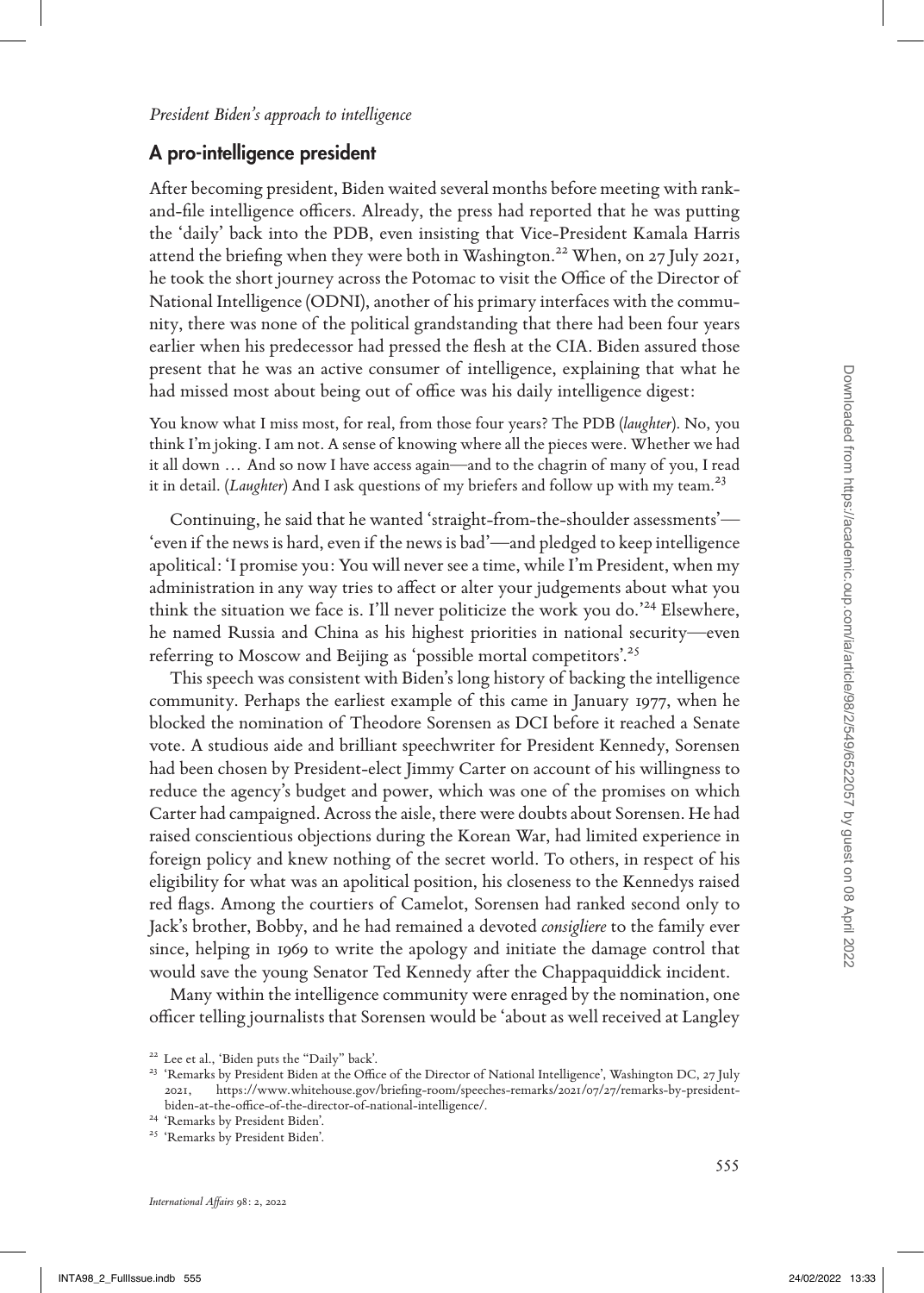as General [William] Sherman in Atlanta'.26 The last outsider to head the CIA, James Schlesinger, had taken so seriously his presidential directive to curtail the agency's directorate of operations that he fired 7 per cent of its workforce, earning himself the nickname 'Nixon's axe man'.<sup>27</sup> Further, if Sorensen were confirmed, it was feared that his youthful decisions as a conscientious objector would put him in an impossible position when dealing with military personnel in the community, a problem which would be exacerbated by his apparent intention to expose the CIA to critics 'anxious to reduce it to a public library'.28 Leading Republicans shared these concerns. Senator Barry Goldwater, SSCI vice-chairman and one of the agency's greatest advocates, declined to take the customary courtesy call from the nominee.<sup>29</sup>

Enter Biden. As a member of the SSCI, he was directly involved in the confirmation process. He initially considered the appointment sound. However, as the intelligence community's objections grew louder, he pulled his support and sought out a skeleton in Sorensen's closet to kill the candidacy. He unearthed an affidavit, which had never been admitted as evidence, that Sorensen had given to the defence in the trial of Daniel Ellsberg, leaker of 'the Pentagon Papers'. In this affidavit, Sorensen revealed that in 1964, when he had left the White House, he took seven boxes of classified material as sources for his biography of JFK. He added that officials routinely leaked far more sensitive documents than Ellsberg without facing prosecution, and so he condoned the latter's actions.<sup>30</sup> Biden gave the affidavit to SSCI chairman Senator Daniel Inouye. A Medal of Honor winner who had lost his right arm to a German hand grenade in 1945 and who said he would gladly give his left one to win the Cold War, Inouye was appalled that someone with such a nonchalant attitude to classification was being considered for a position in which secrecy was the most important part of the job description. At the hearings, Biden sprung the affidavit on the shocked nominee, announcing: 'I'm not sure whether Mr. Sorensen could be indicted or convicted under the espionage statutes.'31 According to Sorensen, 'it was like being blind-sided by a truck'.32 With this, he withdrew his nomination, firing a parting shot that Biden should be given 'a prize for political hypocrisy in a town noted for political hypocrisy'.<sup>33</sup> the noniner.<sup>25</sup><br>
In the intelligence community's ortigiented the appointment cound. However, as<br>
the intelligence community's ortigiented from a product properties the<br>simulated from the specifical intervalon in Sovetech

Throughout the 1980s, Biden cultivated a reputation for pushing back against efforts to open up the community to greater public scrutiny. Early in Reagan's first term, the American Civil Liberties Union (ACLU) campaigned for the legal protection of whistleblowers and the journalists they talked to. The pressure group was particularly opposed to the Intelligence Identities Protection Act, which made it a federal crime for anyone intentionally to disclose the identities

<sup>&</sup>lt;sup>26</sup> Unlisted author, 'Rejection of Sorensen: a drama of human failing', *New York Times*, 2 Feb. 1977.<br><sup>27</sup> Christopher R. Moran, 'Nixon's axe man: CIA director James R. Schlesinger', *Journal of American Studies* 53:

<sup>1, 2019,</sup> pp. 95–121.<br>
<sup>28</sup> Charles Bartlett, 'What did in Sorensen', *Washington Star*, 19 Jan. 1977.<br>
<sup>29</sup> 'Rejection of Sorensen'.<br>
<sup>31</sup> 'Rejection of Sorensen'.<br>
<sup>31</sup> 'Rejection of Sorensen'.<br>
<sup>32</sup> Lee Lescaze, 'Sorens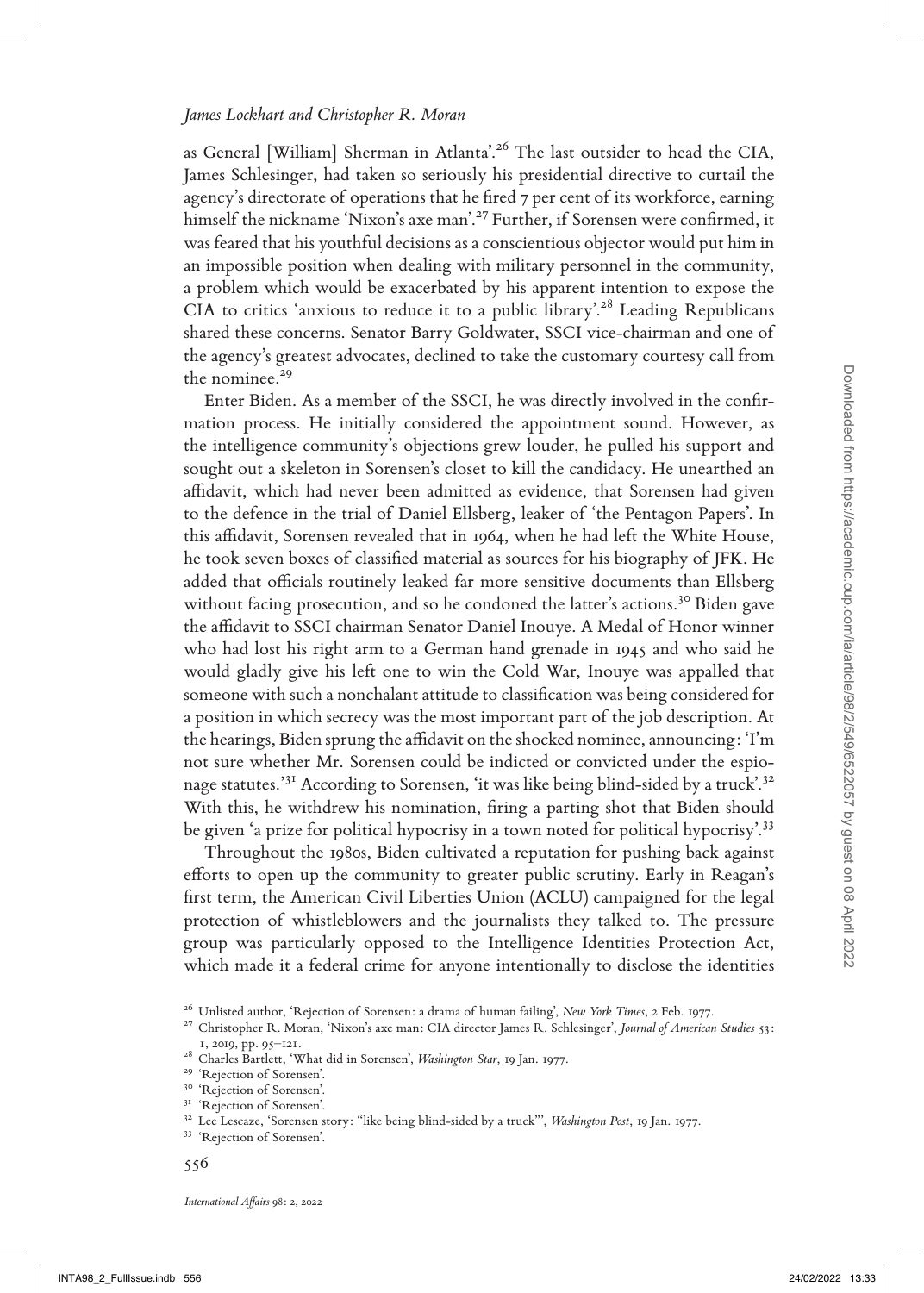of US covert agents abroad. Biden repeatedly backed the CIA as it fought this. In one hearing, in April 1980, he had strong words for the ACLU: 'Let me tell you something, fellas. The folks don't care. The average American couldn't care less right now about any of this. You keep talking about public concern. There ain't none.'34 Biden was especially offended by Philip Agee, the case officer who had blown the cover of many of his former colleagues and inspired Congress to draft the Act in the first place. After Goldwater called for the revocation of Agee's citizenship, Biden upped the ante, demanding: 'We should lock him up.'35 In these battles, Biden aligned himself with intelligence professionals to protect classified information while staking out a position that the exposure of wrongdoing and oversight were best handled through formal channels, rather than the informal efforts of whistleblowers, reporters and citizen activists.

In doing so, Biden showed himself to be a street-smart politician who responded to electoral realities, not ideology. Following the intelligence scandals of the 1970s, when journalists and an assertive Congress had revealed that the agency had overstepped its charter and even operated against citizens within the United States, public approval of the CIA had plummeted. In 1975, Gallup reported that a mere 14 per cent of Americans viewed it favourably.<sup>36</sup> Senator Frank Church, for one, tried to ride this wave of anti-intelligence sentiment to the White House, albeit unsuccessfully.37 But by the 1980s, the mood had turned around, a shift best represented by the appearance of an invigorated conservative movement led by Reagan—who delighted voters with his pledge to 'unleash the CIA'. Even President Carter, in his final year in office, authorized modest covert operations in Afghanistan, Nicaragua and Grenada. Sensing this shift, Biden, for his own political advancement, chose not to censure the agency and the rest of the community, as some in his party continued to do, but rather to lend it countenance, helping to usher in what one journalist characterized as 'a new age of permissiveness'.<sup>38</sup> doing and overally twee best handled through formula channels, rather than the basis of the basis of the basis of the basis of the state tunnel plutician who responded to electrocar latticely to be a street-smalle of the

In the mid-1980s, Biden teamed up with DCI Bill Casey against leakers. He sponsored legislation designed to counter 'graymailing', a legal tactic used in whistleblower cases where the defence threatens to reveal state secrets at trial to strongarm the government into dropping its charges. Casey commended this 'helpful attitude', calling it 'gratifying'.39 Particularly pleasing to him was 'the tongue lashing' that Biden gave the Department of Justice (DOJ) for its 'passive attitude and general ineffectiveness' in dealing with this problem.<sup>40</sup> Following

<sup>34</sup> George Lardner, 'Panel accused of rushing new intelligence charter', *Washington Post*, 26 March 1980; Lawrence

Martin, 'Growing move to unleash the CIA', *Globe and Mail*, 30 April 1980. <sup>35</sup> Intelligence Identities Protection Act of 1981, S. 391: Hearing before the Subcommittee on Security and Terrorism on the Judiciary, United States Senate, 97th Congress, 1st Session, 8 May 1981, vol. 4 (Washington

<sup>&</sup>lt;sup>36</sup> Kathryn Olmsted, *Challenging the secret government: the post-Watergate investigations of the CIA and FBI* (Chapel Hill, NC: University of North Carolina Press, 1996), p. 17.<br><sup>37</sup> See Dafydd Townley, 'Too responsible to run for president: Frank Church and the 1976 presidential nomina-

tion', *Journal of Intelligence History*, publ. online 5 Nov. 2020, DOI: 10.1080/16161262.2020.1826813.<br><sup>38</sup> Martin, 'Growing move to unleash the CIA'.<br><sup>39</sup> William Casey to Director, IC Staff, 29 March 1984, CIA Records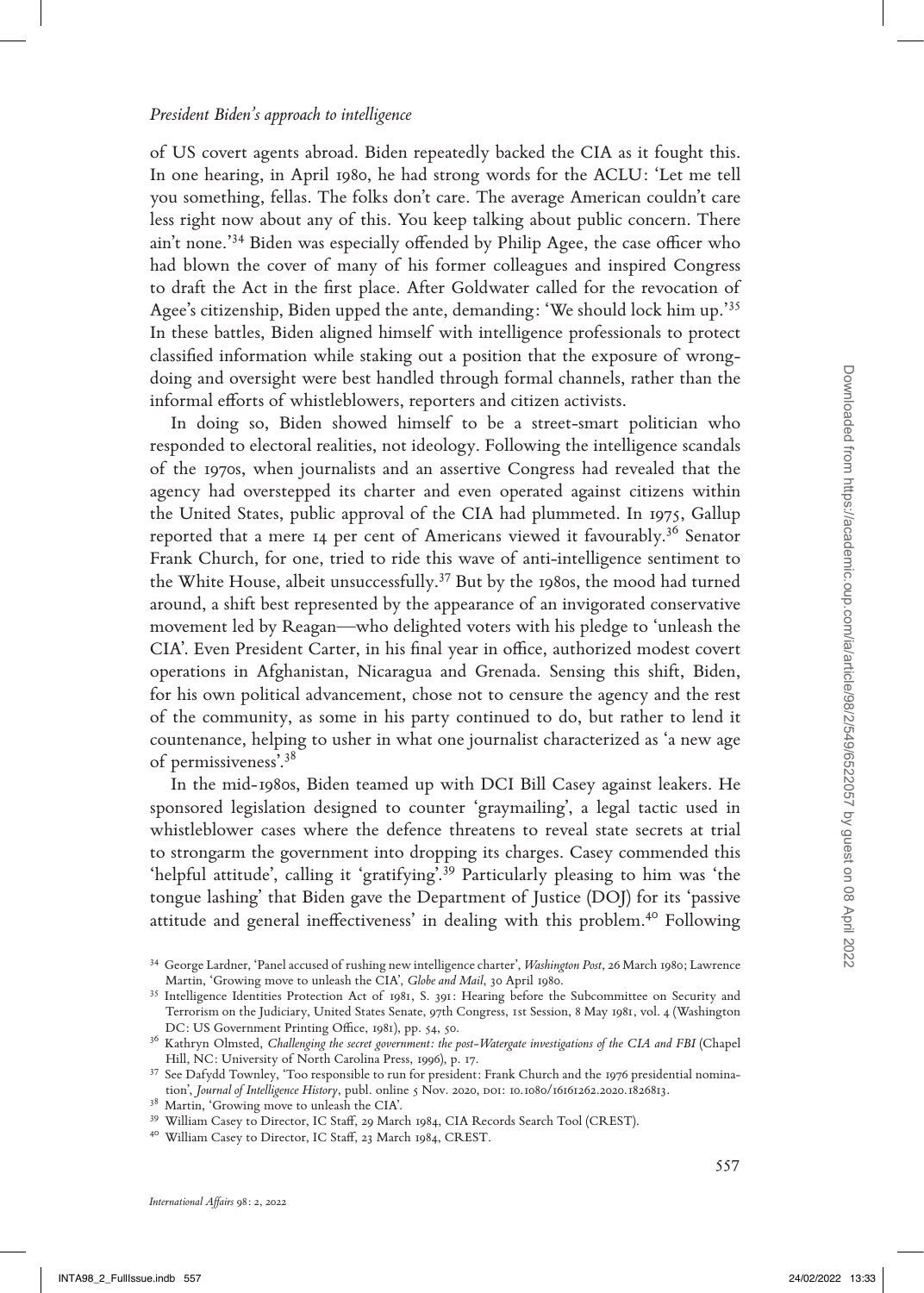this, Biden proposed a combination of 'soft' and 'hard' responses. At the soft end, in 1983 he co-sponsored a bill to support the establishment of a National Historical Intelligence Museum.41 Although this never made it to a vote, the idea was that such a museum would have helped to educate the public—where, to quote Casey, there was a 'groundswell of apathy' about the danger that leaks posed.<sup>42</sup> On the hard side, Biden called for the wider enforcement of the Espionage Act of 1917, a tough stance that echoed an earlier speech he had given at Stanford University, where he had declared that leakers provoked in him the same anger as Julius and Ethel Rosenberg, enemy spies who were given the electric chair for passing nuclear secrets to Moscow.<sup>43</sup> Casey cheerfully endorsed all of this, insisting that 'nothing can be done about the leak problem unless some of the offenders are identified and penalized'.44

Later, as vice-president, Biden continued to protect secrecy. In 2010, he likened Julian Assange, the founder of WikiLeaks, to 'a high-tech terrorist'—a description that contrasted with calmer remarks from other administration officials—accusing the Australian activist of jeopardizing sources and methods.<sup>45</sup> At the time of writing, President Biden has shown no appetite to let Assange go free, instructing prosecutors to continue their efforts to extradite him from Britain.

Indeed, during Obama's tenure, Biden supported policies that saw more whistleblowers prosecuted than all previous administrations combined.46 He personally directed efforts to thwart fugitive leaker Edward Snowden's bid to claim asylum, telephoning the president of Ecuador to implore him not to grant sanctuary to the erstwhile National Security Agency contractor. Chillingly, Biden warned that there would be 'consequences' for any country that did.<sup>47</sup> Despite the customary platitudes on the 2020 campaign about promoting transparency, the reality remains that Biden has a history of reacting against and even vilifying leakers. As president, it is likely that he will continue to resist any reforms designed to protect them. In the leads problem unless some of the offerders are<br>
Latentia of an equalized,<sup>144</sup> Latent contration of proposite receiver, in 2000, he like<br>media of the simulation in the contrast of the internet of the contrast of th

## Ally in bureaucratic Washington

Biden has long regarded the CIA as *primus inter pares* in the intelligence community. He has supported it not only against problematic nominees and in congressional and public disputes over secrecy, but also in the incessant bureaucratic turf wars inside the Beltway. While serving on the Hill, he lobbied for more power

'Biden's love affair with the CIA', *American Prospect*, 10 Oct. 2019, https://prospect.org/power/joe-bidenslove-affair-with-the-cia-william-casey/.<br><sup>44</sup> William Casey to Director, IC Staff, 29 March 1984, CREST.<br><sup>45</sup> David Usborne, 'Assange is a "hi-tech terrorist"', says Biden', *Independent*, 20 Dec. 2010.<br><sup>46</sup> Richard J. Ald

<sup>41</sup> SS. Res. 267, 98th Congress: a concurrent resolution to support the establishment of a National Historical Intelligence Museum, introduced 11 Jan. 1983. <sup>42</sup> William Casey to Director, IC Staff, 29 March 1984, CREST. <sup>43</sup> Bill Richards, 'Biden says US lost an entire spy network', *Washington Post*, 13 Jan. 1978; Daniel Boguslaw,

the nature of secrecy', *Political Studies* 67: 2, 2019, p. 292. <sup>47</sup> Connor Simpson, 'Biden is on Edward Snowden's case', *Atlantic*, 29 June 2013, https://www.theatlantic.com/

national/archive/2013/06/joe-biden-edward-snowdens-case/313769/; 'Full interview: Edward Snowden', MSNBC, 17 Sept. 2019, https://www.youtube.com/watch?v=e9yK1QndJSM.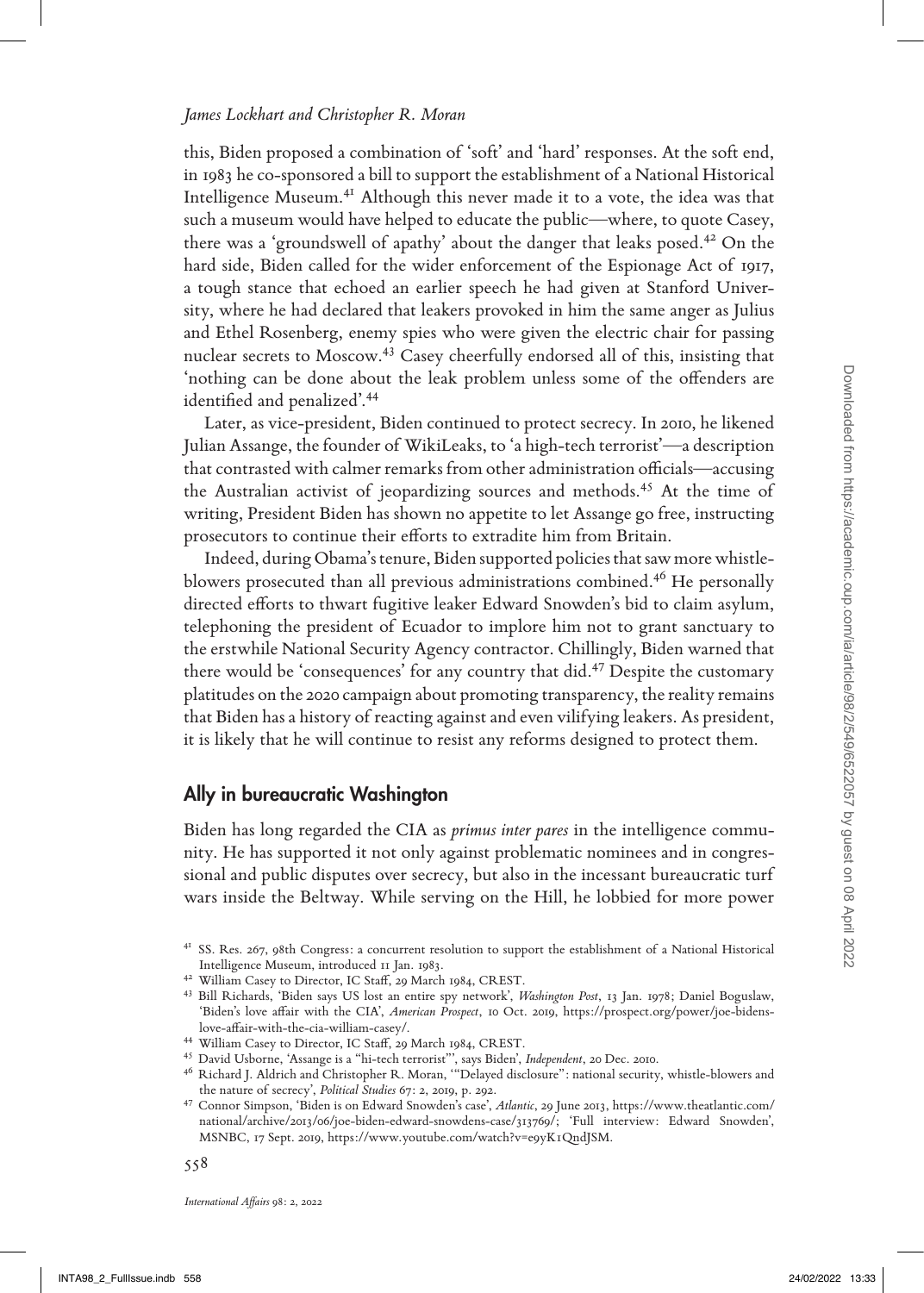to be placed 'in the hands' of the DCIA to better coordinate the production of national intelligence.<sup>48</sup> As president, Obama repeatedly turned to Biden, his vicepresident and a principal figure on the NSC, to mediate the community's internal quarrels, and in this role he typically sided with the agency.

A good example of this came in 2009, when Director of National Intelligence (DNI) Dennis Blair moved to expand the power of his office by demanding the right to appoint CIA station chiefs, who were the senior American intelligence officers in the countries in which they operated. For decades, the agency's leadership had enjoyed this right. In 2005, after Congress created the ODNI and abolished the position of the DCI, where this right lay had become confused. This disruptive reorganization, responding to lessons learned from intelligence failures contributing to  $9/11$ , had failed to clarify the new lines of authority and responsibility between the DNI and the DCIA. Blair, an admiral who had earned his stars through an assertive approach to leadership, and who became DNI with a reputation for causing intramural controversy, reasoned that the CIA's choice of station chief might not be in the best interests of the ODNI or the community as a whole, and he worried that the system was being used as a cushy 'pre-retirement circuit' for ageing case officers.49 Blindsiding DCIA Leon Panetta, he sent a directive to all agency stations, claiming the authority to designate or remove these officers. When Panetta reacted with a cable of his own instructing everyone to ignore Blair's missive, Biden stepped in, siding with Panetta, albeit with the caveat that all future appointments required ODNI consultation.<sup>50</sup> In thwarting Blair's ambition, Biden showed his allegiance to the DCIA (they were golf buddies), while revealing something of his political instincts, since what had begun as an intra-community bureaucratic struggle threatened to become a public source of embarrassment to the White House. This dimension recognation to the DCIA, Dist, may dimension by the Barriston control in the DCIA and the DCIA and the DCIA control is such as the DNI and the DCIA control is such as the DNI and the DNI and the DNI and the

Biden revealed these instincts again in 2014, when he intervened in a feud between DCIA John Brennan and the chairwoman of the SSCI, Senator Diane Feinstein. That March, Feinstein accused the CIA of spying on the committee as it finalized its eagerly awaited report on Langley's Bush-era Rendition, Detention and Interrogation (RDI) programme. Such behaviour would have violated the constitutional principle of the separation of powers, the Fourth Amendment and the agency's charter, which prohibits domestic intelligence-gathering. Brennan denied the senator's allegations, but journalists had already picked them up, and there was soon talk of a DOJ investigation into them. For the White House, this looked terrible. As Brennan later recalled, a public spat between a senior Democrat in Congress and a Democratic-appointed DCIA 'did not make for good politics'.<sup>51</sup>

Biden supported the SSCI's inquiry into the RDI programme and had never accepted the CIA's claims that the harshness of its techniques had been exagger-

<sup>&</sup>lt;sup>48</sup> Robert Bowie to DCI, 2 May 1977, Notes from conversations with senators, Feb. 1977, CREST.<br><sup>49</sup> See Chris Wipple, *The spymasters: how the CIA directors shape history and the future* (London: Simon & Schuster,

<sup>2020),</sup> pp. 242–3; Marc Ambinger, 'Spy v. spy: Joe decides', *Atlantic*, 25 June 2009, https://www.theatlantic. com/politics/archive/2009/06/spy-v-spy-joe-decides/20159/; James Kirchick, 'Turf warrior', *New Republic*, 25 Jan. 2020, https://newrepublic.com/article/72702/turf-warrior. <sup>50</sup> Wipple, *Spymasters*, p. 243. 51 Brennan, *Undaunted*, p. 321.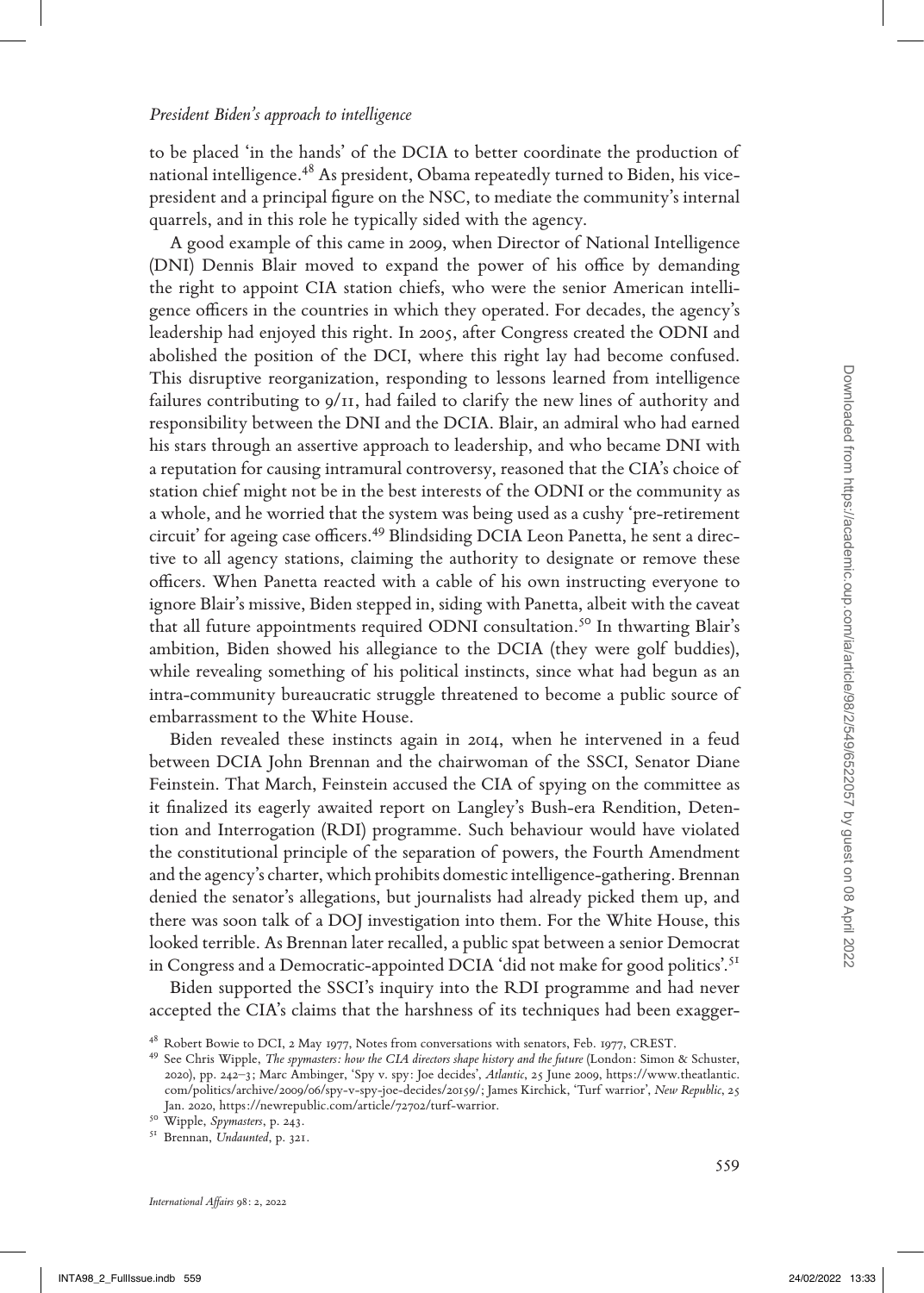ated. In December 2008, the incoming vice-president had dressed down outgoing DCIA Michael Hayden after he had suggested that rendition protocols and waterboarding did not really amount to torture. Biden interrupted Hayden mid-sentence, as if he were back on the SSCI and cross-examining him, exclaiming: 'Oh, come on, General. You shipped them to these places so that you could rough them up, so you could get information.'52 This passion during the transition notwithstanding, in 2014 Biden saw no value in calling the agency out for further possible misdeeds, especially as the beating it would receive from the forthcoming publication of the SSCI's report would already be brutal.

So, that March, he received the two protagonists at his official residence, promptly addressing the issues in his convivial manner: 'We've got to fix this, folks, for the good of the country. We really do. And I don't want us to leave here today without agreeing to do so.'<sup>53</sup> That day, Feinstein agreed to end the public war of words on the understanding that, if her charges were proven true, pending an in-house investigation by the CIA's Inspector-General (IG), she would be owed an apology. Brennan accepted these terms. Months later, after the IG found that agency technicians had indeed accessed the computers of committee staffers, he apologized. Feinstein thanked him for it, and no further action was taken. In his memoirs, Brennan wrote that he 'deeply appreciated [Biden's] personal involvement' in resolving the dispute.54 Later that year, Biden backed Brennan again, adding his political weight to the CIA's move to bury the SSCI's full torture report, releasing only a sanitized summary. To this day the full report, one of the most significant in the annals of accountability, continues to languish under lock and key.<sup>55</sup> addressing the issue in his convivial unnare: "We region to facina, for the signed in the summary of the contrast of the control of the control of the control of the control of the control of the control of the control of

#### Uncomfortable with paramilitary covert action

While Biden will be a pro-intelligence president, everything has its limits and this characterization is no exception. He has never been comfortable with paramilitary covert action, the temporary transfer of special operations forces to the CIA or the wider trend of militarizing intelligence priorities, resources and assets,practices leading to what one journalist has called the transformation of the CIA into 'a killing machine, an organization consumed with man hunting'.<sup>56</sup> Indeed, as early as 1974 he signed a bill that would have banned covert action—although this was partly a gesture, as the bill was submitted with little expectation of passing. With so many revelations about agency misdeeds appearing in the press, savvy members of Congress like him wanted to signal to their constituencies that they took these transgressions seriously.<sup>57</sup> This posturing notwithstanding, that same year

<sup>52</sup> Wipple, *Spymasters*, p. 238. See also James Mann, *The Obamians: the struggle inside the White House to redefine American power* (New York: Penguin, 2012), pp. 100–103; Bob Woodward, *Obama's wars* (New York: Simon & Schuster, 2010), pp. 50–56.<br><sup>53</sup> Brennan, *Undaunted*, p. 322.<br><sup>54</sup> Brennan, *Undaunted*, p. 304.<br><sup>55</sup> Loch Johnson, *Spy watching: intelligence accountability in the United States* (Oxford: Oxford University Press,

<sup>2018),</sup> pp. 191–203. 56 Mazzetti, *Way of the knife*, p. 4. <sup>57</sup> Jeremy Kuzmarov, 'Biden: protector of the deep state', *Counterpunch*, 19 July 2019, https://www.counter-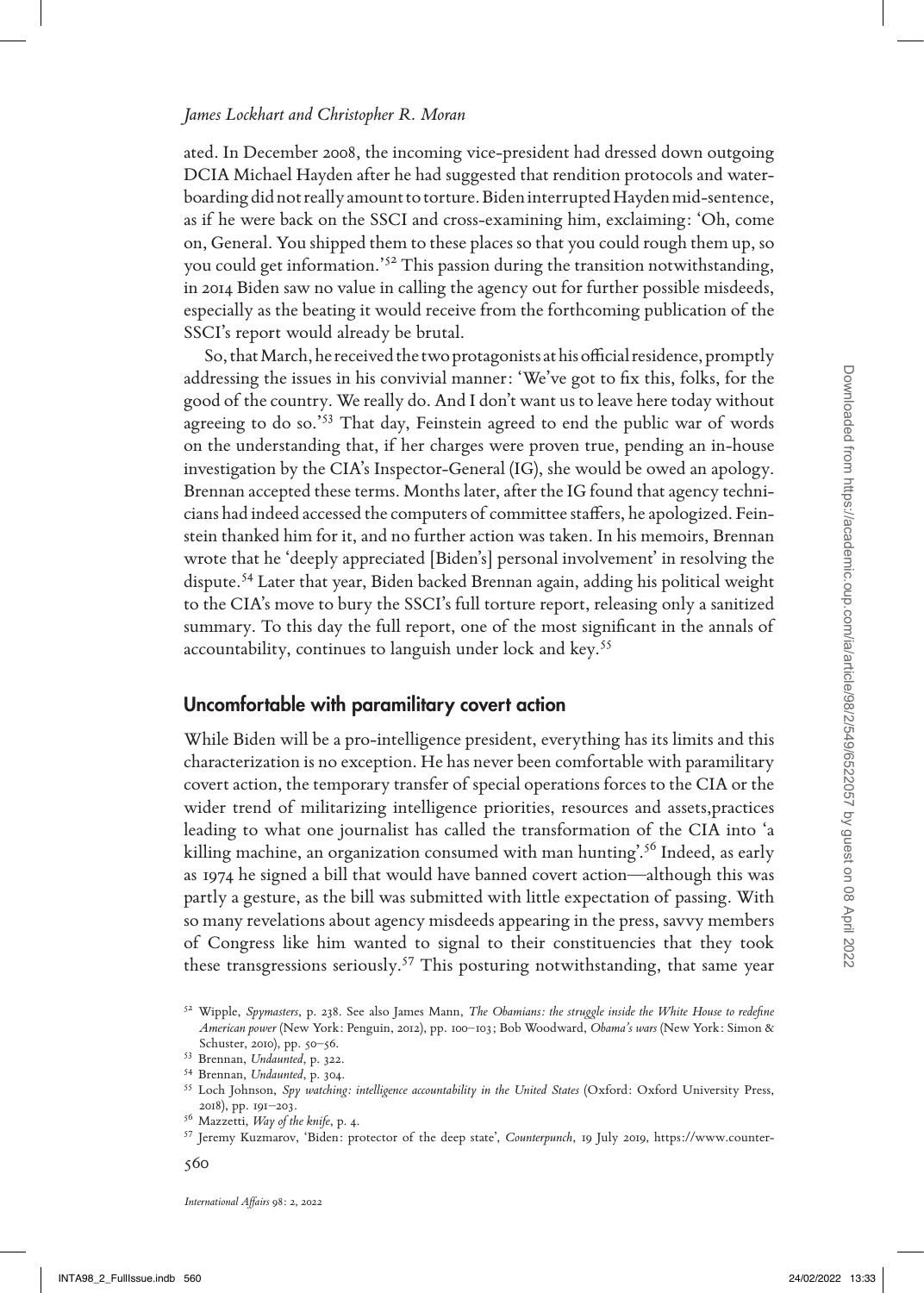he signed the Hughes–Ryan amendment to the Foreign Assistance Act, which required presidents to sign 'findings'—that is, to approve in writing and then report in a timely manner to Congress any expenditure of appropriated funds on covert operations. In 1977, in a revealing private conversation with high-ranking analyst Robert Bowie, he articulated his anxieties about covert action. According to Bowie's notes, Biden expressed 'concern about covert operations on US persons overseas' and 'concern about secrecy'. Heralding twenty-first-century developments, he highlighted his 'concern about the status of the military man [at the CIA]', warning that such figures were 'inclined to "drop the bomb" as a solution to problems'.58

During the 1980s, Biden's worries about paramilitary covert action led to several confrontations with the very person he was helping to stop leaks—none other than Casey. It is testament to his nervousness about these kinds of operations that he was prepared to clash with the DCI over them, someone with whom he otherwise enjoyed good relations. Under Casey, a former member of the Office of Strategic Services (OSS) who had idolized the risk-taking Major-General 'Wild Bill' Donovan and had developed a taste for dramatic undercover escapades and paramilitary adventures, the agency engaged in a dizzying number of them, leading one mentee to christen him 'the godfather' of covert action.<sup>59</sup> According to one historian, compared to 1979, Carter's final year in office, covert operations increased fivefold during Reagan's first term, with 50 taking place in  $1984$  alone.<sup>60</sup> Capturing the moment, on 10 October 1983 *Newsweek* announced: 'The CIA is back in business'.<sup>61</sup>

In Afghanistan, collaborating with the Saudi government and Pakistan's Inter-Services Intelligence (ISI), the agency sent billions of dollars in cash and weapons, including Stinger surface-to-air missiles, to the *mujahideen*, while carrying out Casey's directive to 'go out and kill me 10,000 Soviets until they give up'.<sup>62</sup> In Iran, it facilitated the Reagan administration's arms-for-hostages deal, at odds with the declared policy that the United States does not negotiate with terrorists. In Nicaragua, it solicited Saudi funds, proceeds from its illicit weapon sales to Tehran, and other private donations to circumvent congressional restrictions concerning the financing and arming of the Contras, triggering the Iran–Contra Affair. Long before these activities came to light, Biden was sounding the alarm on what he saw as a dangerous phase in CIA history, where risky covert action was being sanctioned without proper scrutiny, by the simple scratch of the president's fountain pen. In October 1981, he told journalists that when he learned of an imminent operation in the Middle East that was 'so outrageous' it beggared belief, he compelled Casey to rethink what he was doing. He did, and it was dropped.<sup>63</sup> Denote the AC strainer of this rest is the strainer of the new terms of the strainer of the strainer of the strainer of the strainer of the strainer of the strainer of the strainer of the strainer of the strainer of the s

punch.org/2019/07/10/joe-biden-protector-of-the-deep-state/.<br>
<sup>58</sup> Robert Bowie to Stansfield Turner, 2 May 1977, Notes from conversations with senators, Feb. 1977, CREST.<br>
<sup>59</sup> William Welch, 'North paints Casey as godfat

<sup>&</sup>lt;sup>61</sup> 'Secret warriors: the CIA is back in business', *Newsweek*, 10 Oct. 1983.<br><sup>62</sup> Vernon Loeb, 'Undercover to hardcover', *Washington Post*, 12 Dec. 1998.<br><sup>63</sup> Joe Trento, 'Some senators calling probe of CIA's Casey "wh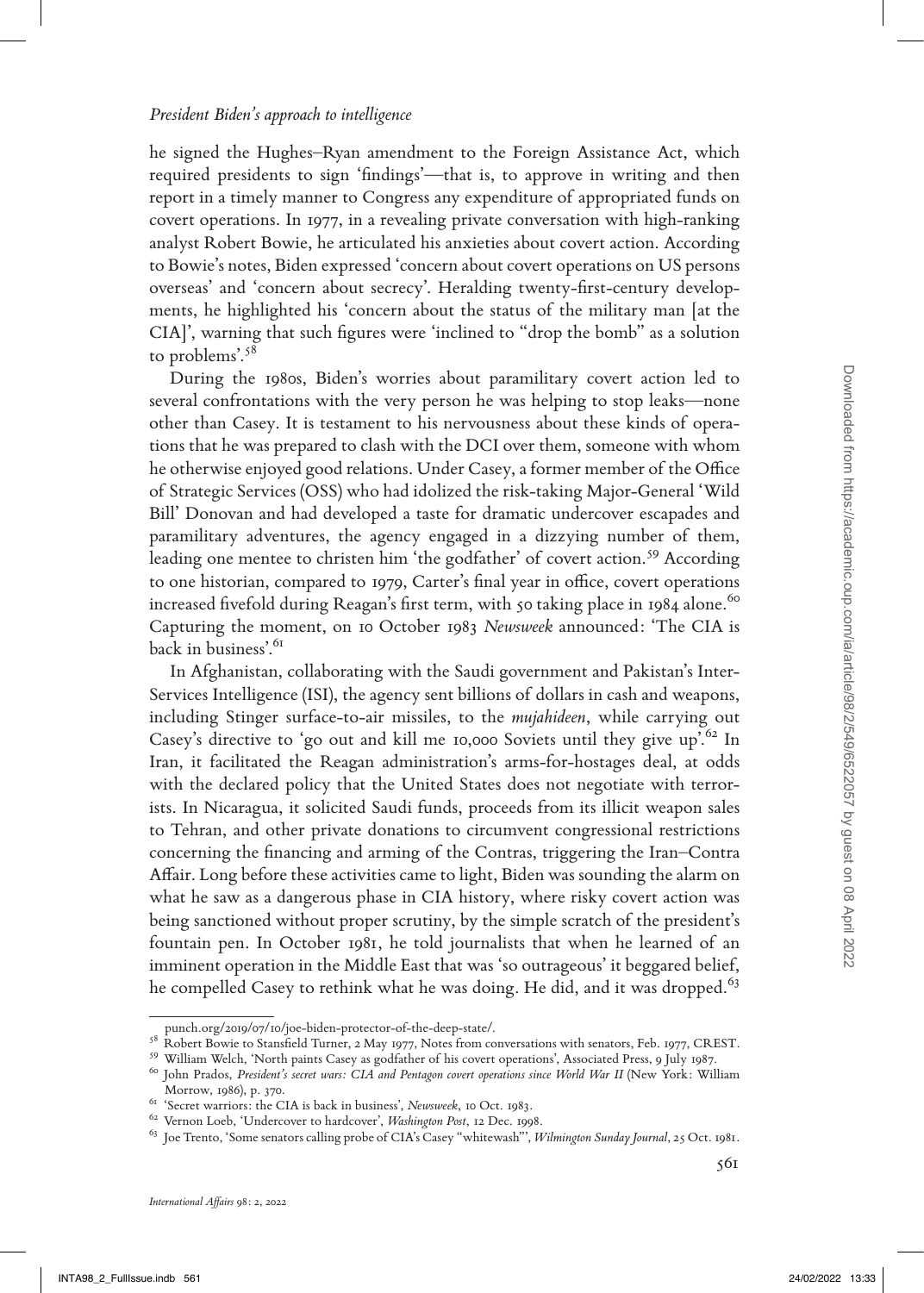In 1982, Biden's tolerance of Casey's freewheeling expired. By this point, the gruff DCI had shown a pattern of disdain for congressional oversight, epitomized by one observation that he 'treats us like mushrooms—he keeps us in the dark and feeds us manure'.64 Under his directorship, the agency had narrowed the scope of its briefings on covert action to both the House and Senate intelligence committees. It also stretched to the limit its statutory requirement to notify Congress about *anticipated* operations, waiting months before bringing committees into the loop. Even though Casey retained the support of SSCI chairman Goldwater who confessed to being a 'little old-fashioned', clarifying that 'When it comes to covert operations, it would be best if they didn't have to tell us anything'—Biden, still on the committee, was not such a pushover.

That February, Biden pressed Goldwater to subpoena Casey to testify to the committee about 'some of the intelligence questions raised by the difficult situation in El Salvador', where the CIA was operating from offices on the Ilopango airbase, the centre of its training and supply missions to the Contras in Nicaragua and Honduras.<sup>65</sup> By spring, Biden was calling Casey out in the press: 'You have to be an investigative reporter to find out anything now.'66 In July, he pointblank demanded the buccaneering spymaster's resignation upon discovering that he had failed to disclose to the nomination committee details about his personal financial dealings, including investments, debt and board positions. 'Mr Casey has displayed a consistent pattern of omissions, misstatements, and contradictions,' Biden protested, in a stunning rebuke of a serving spy chief. $67$ 

Biden's exposure to Vietnam and the conflicts in central America mentioned above instilled in him a wariness about paramilitary covert action and indeed any use of force implemented by American boots on the ground in the global South. This was not an expression of idealism or anti-war activism. While at university in the 1960s, he had never been drawn into the campus protests that were sweeping the country, maintaining what journalists have described as 'conspicuous psychic distance from the antiwar fervor of the times'.<sup>68</sup> Nevertheless, he was still seared by the fighting in south-east Asia and its blowback in the United States. Speaking to the graduating class at Syracuse in 2009, he recollected that at the time of his own graduation he had been shocked by the degree to which Vietnam, a war in a faraway place, had taken America 'to the brink'.<sup>69</sup> Just as the end appeared in sight, he lamented, the Tet Offensive occurred, leaving him 'shot through with pain and grief'.<sup>70</sup> As he witnessed the country tear itself apart, cultivating a toxic environment in which tragedies like the assassinations of the Reverend Martin Luther King and Senator Bobby Kennedy occurred, he was gripped by a 'sense of still on the contribute, was not are the intelligence equentities to the product in the stress of the simulations of the simulations of the simulations of the comtant intelligence and the product interval in Nash and Hord

<sup>&</sup>lt;sup>64</sup> James Bamford, 'Confidence man', *Washington Post*, 14 Oct. 1990.<br><sup>65</sup> Barry Goldwater to Joe Biden, 12 Feb. 1982, CREST; Barry Goldwater to William Casey, 23 Feb. 1982, CREST.<br>
<sup>66</sup> Philip Taudman, 'Serious problems seen in Senate intelligence unit', *New York Times*, 28 May 1982.<br>
<sup>67</sup> David Wise, 'Casey at the helm', *Newsday*, 11 July 1982.<br>
<sup>68</sup> Matt Flegenheimer and Katie Glueck, 'B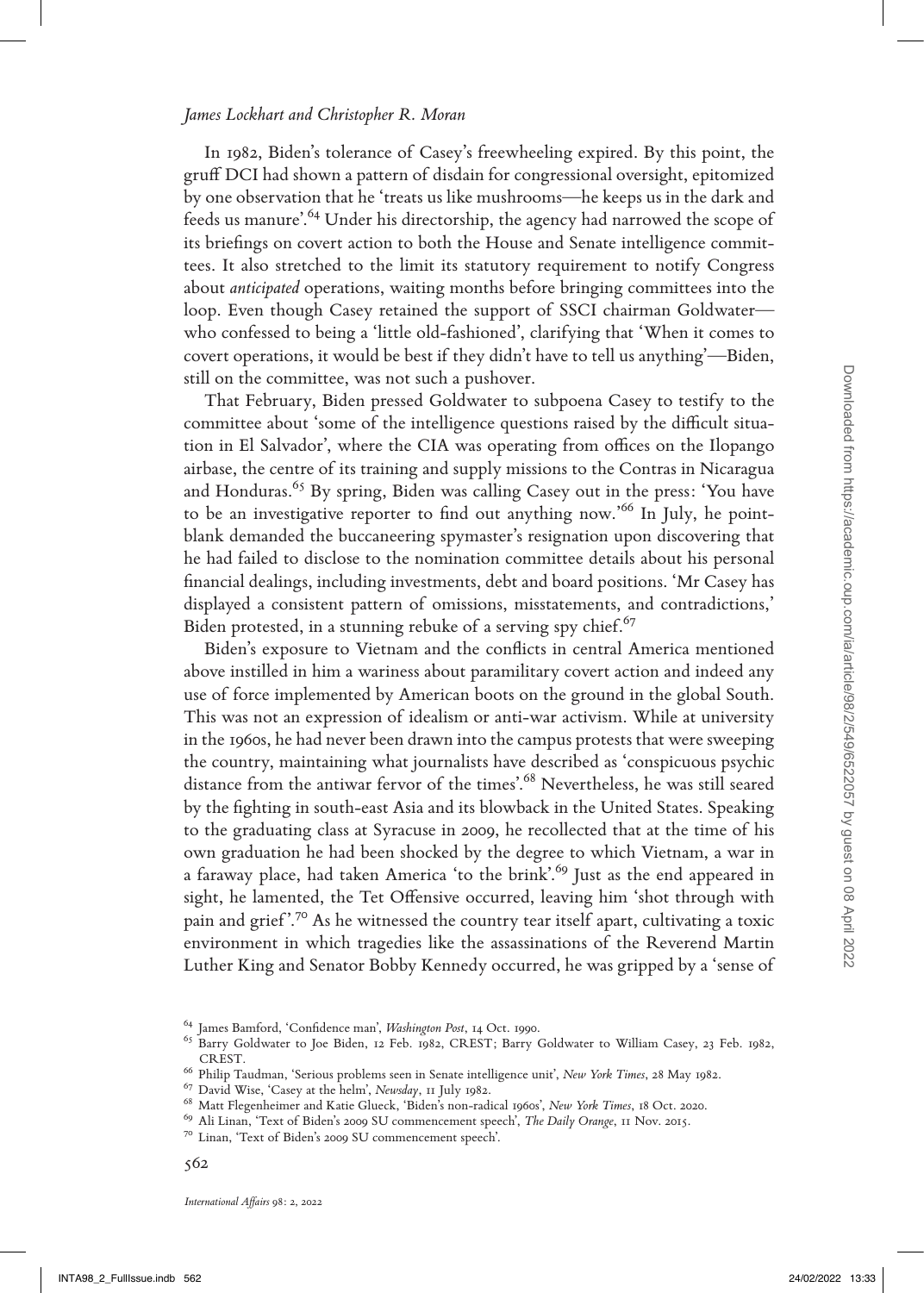hopelessness and helplessness'.<sup>71</sup> As he entered politics, he recalled thinking about how quickly the United States had been pulled into the quagmire. At first, involvement had been limited to low-level influence operations coupled with advice from the military to win 'hearts and minds' and its training of anti-communist forces in Saigon and the countryside.<sup>72</sup> However, these forays soon escalated, resulting in 'search and destroy' operations and the commitment of half a million troops, whose air and ground activities spilled across the region. He also remembered, as a freshman senator, being anxious about the war's impact on citizens' faith in government. In fact, in May 1975, he wrote to political philosopher Hannah Arendt to express his interest in a speech she had given, at Boston's Fanueil Hall, about how people's trust in government had been shattered by official lies and deception about the war.73 It was partly through these memories that he approached debates about covert operations in the 1980s. Vietnam had taught him that covert meddling overseas was the thin end of the wedge, and he was determined that central America would not become another south-east Asia. These were lessons he has never forgotten.

## Demilitarizing the community

During the 1990s, Biden showed that he was not necessarily opposed to all instances of covert action and intervention, especially in places other than the global South and where considerations about human rights and the Responsibility to Protect doctrine came into play. As the conflict in Yugoslavia worsened, he pressed President Bill Clinton to get the United Nations to lift its arms embargo, which favoured the Serbians, who controlled the country's weapons industries, and which had placed Bosnia's Muslims at a disadvantage. He supported not only sending CIA officers to train and arm Bosnians so as to level the playing field, but also the deployment of American forces there, provided they were given a clear mission and exit strategy. As diplomat Richard Holbrooke recalled, this led to 'some of the most emotional and contentious struggles of the Clinton Administration', and Biden was an advocate of the measures, not an opponent of them.74 how people's true in government table besn fastered by official lies and decepted<br>debte about cover operations in the 1980-A Vetram had tugalitum dure over the people of collecting mereas was the thus end of the weige, se

This notwithstanding, from the late 2000s, as the global 'war on terror' evolved into what commentators called 'the long war', centred on Afghanistan and Pakistan, Biden, now vice-president, reverted to type, becoming a strong critic of both covert and overt intervention.75 In Afghanistan, with operations like 'Jawbreaker', he had seen the agency evolve from information-gatherers into man-hunters, spearheading efforts to track down and kill high-value terrorists such as Osama bin Laden.<sup>76</sup> Indeed, after  $9/\text{II}$ , the first Americans there had not

<sup>&</sup>lt;sup>71</sup> Linan, 'Text of Biden's 2009 SU commencement speech'.<br>
<sup>72</sup> See Jonathan Nashel, *Edward Lansdale's cold war* (Amherst, MA: University of Massachusetts Press, 2005).<br>
<sup>73</sup> Roger Berkowitz, 'When Biden wrote to Hannah

<sup>&</sup>lt;sup>74</sup> Richard Holbrooke, *To end a war*, rev. edn (New York: Modern Library, 1999), pp. 30–31.<br><sup>75</sup> Bradley Graham, 'Abazaid credited with popularizing the term "long war"', *Washington Post*, 3 Feb. 2006.<br><sup>76</sup> Gary Bernts

*commander* (New York: Three Rivers Press, 2005).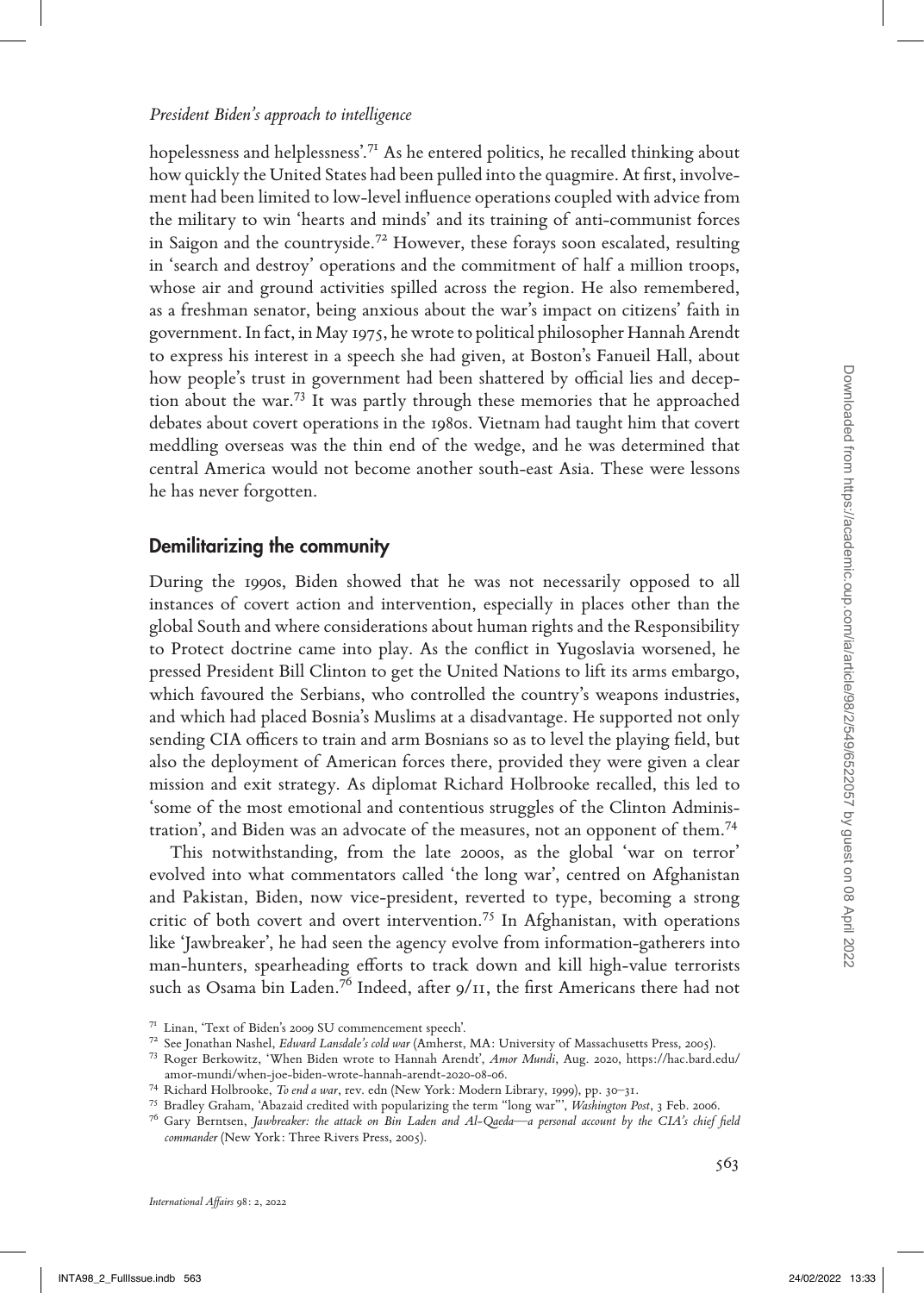been service personnel but CIA paramilitary teams.77 This promptly became a powerful trend in Langley. As retired case officer Alex Finley has written, the prominence to which the paramilitary side of the agency had risen was easily perceptible, with more officers seen walking the corridors with buzz cuts, dressed in cargo pants and tight-fitting T-shirts, and using curt military punctilios like 'Yes, Sir' than ever before.78 In his memoirs, Hayden recollected that, before the confirmation hearings of one of his successors as DCIA, General David Petraeus, a combat commander, he had warned the nominee: 'Dave ... CIA has never looked more like the OSS than it does now'.79 Remembering what the old OSS hand Casey had done to the agency, Biden was determined to halt this militarization, shifting the CIA's focus away from simply counterterrorist operations and back to the overarching objective of the production of national intelligence.

Biden brought this determination into the open in mid-2009 as the Obama administration faced pressure to intensify military efforts in Afghanistan. Those pushing for escalation included General Stanley McChrystal, a special operations officer who headed the International Security Assistance Force; Admiral Mike Mullen, chairman of the Joint Chiefs of Staff; Robert Gates, Secretary of Defense; and Hillary Clinton, Secretary of State. The antithesis of Biden, Clinton supported the further transformation of the agency into a war-fighting machine. According to one of her aides, her position was: 'All you need to deal with terrorism ... is CIA, drones and special ops.'80 Several options were put before Obama. At the low-cost end was a mission narrowly focused on counterterrorism. This would rely upon paramilitary activities, special forces and unmanned aerial vehicles or drones—then jointly operated by the agency and the US Air Force to hunt down and kill Al-Qaeda and Taliban leaders. At the high-cost end was a broader mission of counter-insurgency, designed to provide security to the Afghan population while winning its goodwill, village by village, creating an environment where terrorist networks could not survive, thus ending the war. This would involve an expansive intelligence presence throughout the country; a surge of tens of thousands of combat troops; and stability operations that shared some common features with earlier endeavours in nation-building, which had since become controversial.<sup>81</sup> shifting the CoIA is consume by from imply contract<br>renoted from this case, we can be colored from the consumer to the set of<br>material strength is determination in the from https://accore. In the colored from https://acco

Biden's opposition to the counter-insurgency option was spirited. He worried that it would intensify the muscular, no-holds-barred, conception of intelligence and further distract the community from its core mission of preventing strategic surprise. Moreover, all the options would extend a conflict that he believed was the previous administration's fight and was ultimately unwinnable. Indeed, he feared that Republicans would exploit the moment to christen it 'Obama's War'.<sup>82</sup>

<sup>77</sup> Gary Schroen, *First in: an insider's account of how the CIA spearheaded the war on terror in Afghanistan* (New York:

Ballatine Books, 2005).<br><sup>78</sup> Alex Finley, 'How the CIA forgot the art of spying', *Politico*, March–April 2017, https://www.politico.com/<br>magazine/story/2017/03/cia-art-spying-espionage-spies-military-terrorism-214875/.

<sup>&</sup>lt;sup>79</sup> Michael Hayden, *Playing to the edge: American intelligence in the age of terror* (New York: Penguin, 2016), p. 329.<br><sup>80</sup> Mark Landler, 'How Hillary Clinton became a hawk', *New York Times*, 21 April 2016.<br><sup>81</sup> Rober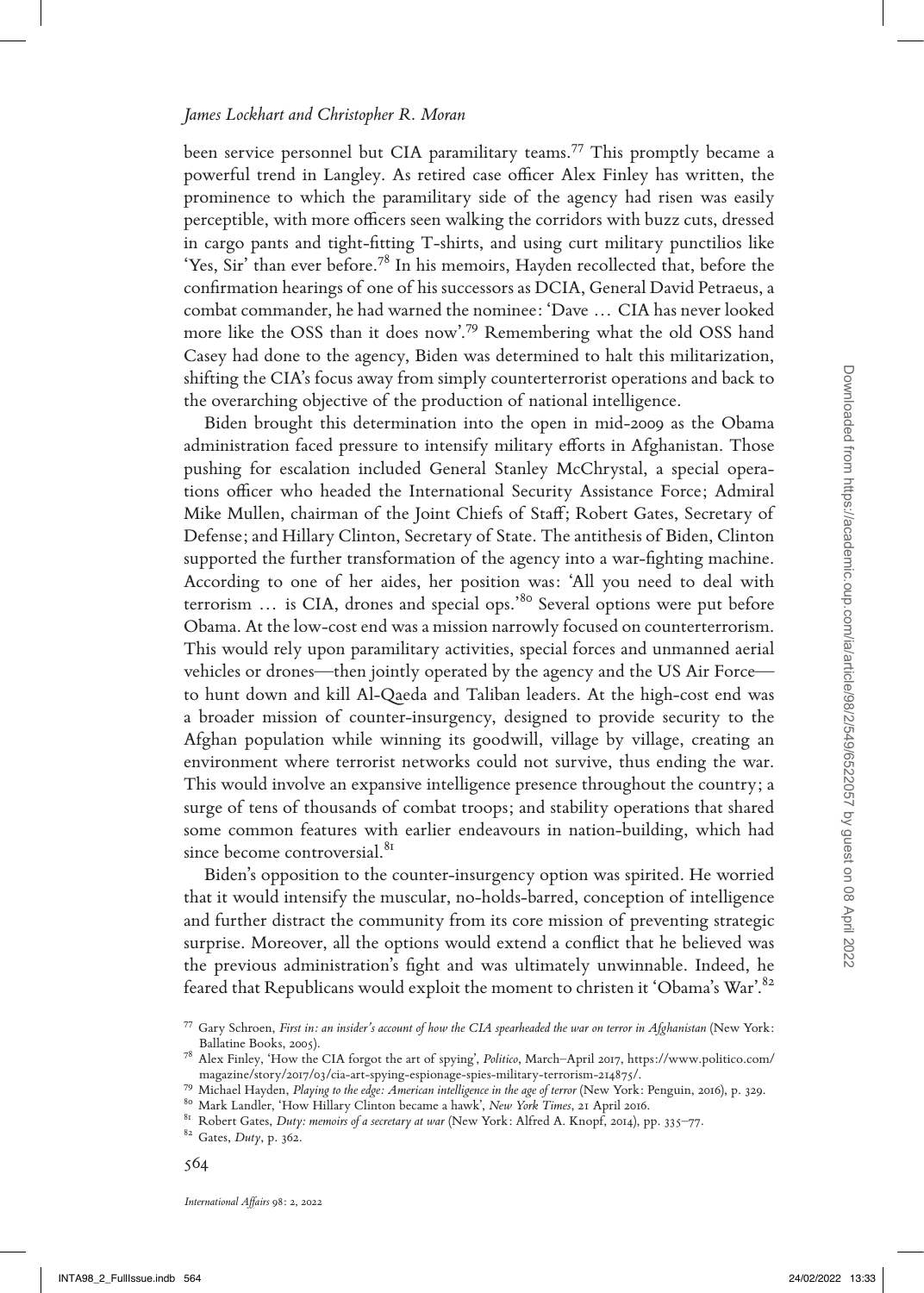'We can't defeat the Taliban,' concurred his friend Leslie Gelb; so it was time to withdraw.83

DCIA Leon Panetta sat in on these discussions, recalling that Biden challenged McChrystal's requests 'again and again'. 'More than anyone else,' he remembered, 'Biden raised the specter of Vietnam, of incremental increases in commitment without a clear plan or exit strategy.'<sup>84</sup> The vice-president's analogy failed to resonate with Obama and his inner circle. The president himself rejected it as 'a false reading of history'.<sup>85</sup> Susan Rice, Ambassador to the UN, spoke even more bluntly, asserting that Vietnam was not 'the frame of reference for every decision—or any decision, for that matter. I'm sick and tired of reprising all of the traumas and the battles and the psychoses of the 1960s.<sup>86</sup> After a summer-long drama of tense discussions, a test of will between an inexperienced president and seasoned military commanders, Obama steered something of a middle course, authorizing what might best be characterized as expedited counter-insurgency, with a surge of 30,000 troops and an 18-month expiration date. As vice-president, Biden had only a limited ability to act as a counterpoint when Gates and key Pentagon figures, buttressed by the hawkish Clinton, had the president's ear on this.

It was the same story in spring 2011, when Biden's objections to the Bin Laden raid were drowned out. By then, the CIA had surmised the location of the terrorist leader by tracking one of his couriers to a compound in Abbottabad, Pakistan. Obama asked his closest advisers for their view on whether they ought to send Seal Team Six, using stealth helicopters, across the border to kill him. As Gates recalls, 'Biden was against the operation'.<sup>87</sup> With an eye on the 2012 election, just 18 months away, 'the political consequences of failure' weighed on his mind.<sup>88</sup> He worried about the lives of some two dozen servicemen, especially when he felt the intelligence pointing to Bin Laden's whereabouts was weak. Moreover, Biden shared Gates's fear—referring to Operation Eagle Claw, President Carter's failed attempt to rescue 53 hostages from Tehran in 1980—that 'something almost always goes wrong in this kind of military operation'.<sup>89</sup> For these reasons, he advised against the raid. But he was outvoted. In a sign of how far these kinds of activities had blended into the intelligence community's responsibilities, while the assault was executed by the Joint Special Operations Command and Seals, it was run by the agency, who was given control over these forces to preserve plausible deniability. and the battles and the pyrobos of the topotomic mediation and interaction and interaction and interaction and interaction and interaction and interaction and interaction and interaction and interaction and interaction an

Now sitting in the Oval Office, Biden finally has the authority to make the intelligence community less about covert operations, paramilitary affairs and military support in wars around the world, and more about cogitating quietly

<sup>&</sup>lt;sup>83</sup> Leslie Gelb, 'How to leave Afghanistan', *New York Times*, 12 March 2009.<br><sup>84</sup> Leon Panetta, *Worthy fights: a memoir of leadership in war and peace* (New York: Penguin, 2014), p. 254.<br><sup>85</sup> Barack Obama, 'Remarks by Pakistan', 1 Dec. 2009, https://obamawhitehouse.archives.gov/the-press-office/remarks-president-addressnation-way-forward-afghanistan-and-pakistan.<br><sup>86</sup> Mann, *Obamians*, pp. 132–3.<br><sup>87</sup> Gates, *Duty*, p. 543.<br><sup>88</sup> Gates, *Duty*, p. 539.<br><sup>89</sup> Michael Morell, *The great war of our time: the CIA's fight against terrorism from* 

Twelve, 2015), p. 161.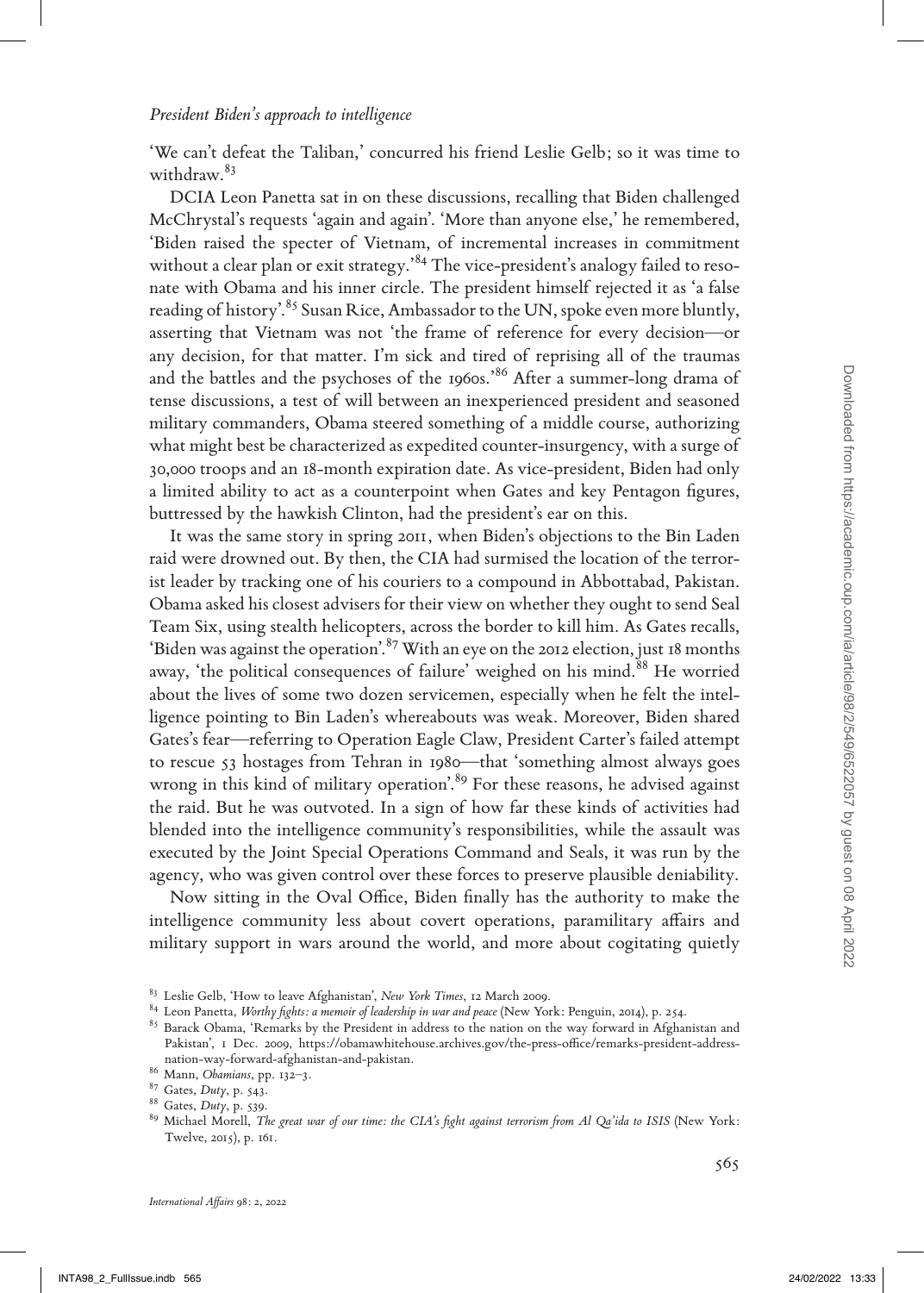about strategic threats. Now, more than twelve months into his presidency, he has started doing this. At the CIA, he replaced DCIA Gina Haspel—a career officer who climbed the company ladder on the operations side of the business and who earned notoriety for her role as chief of a secret prison in Thailand with veteran diplomat William Burns. Biden's eagerness to get the agency back on an intelligence track can also be detected in his selection of Burns's deputy, David Cohen, who held the position for two years under Obama. A finance expert who spent five years at the Department of Treasury tracking terrorist money trails through the warrens of international banking, before crafting Obama's economic strangulation of Iran, Cohen is a practitioner of analysis, not covert action. Further reflecting this demilitarization and refocusing on strategic intelligence, as this article underwent peer review the CIA announced the creation of a China Mission Center.<sup>90</sup>

The same conclusions can be drawn from Biden's choice of DNI, international legal expert Avril Haynes. Indeed, all these appointments speak to the president's long-held desire to have the community led by thinkers, not 'military men' like Hayden and Petraeus. Importantly, as much as Biden's decision to withdraw from Afghanistan ended America's longest war, it should also be read as his drawing a line under a period when a military-style mentality had swept through the community. Even as American troops and Afghan civilians were attacked by the Islamic State's affiliate ISIS-K in the final days of the evacuation at Kabul airport, Biden resisted calls to rebase special forces in the country. Instead, he pointed to the United States' growing strength in 'over-the-horizon capabilities', a nod to the use of airpower and cyber warfare.<sup>91</sup> Whatever the future holds in Afghanistan, and whatever events might conspire against him, Biden will prefer computers and drones to commandos and divisions there and elsewhere in the global South. If the reflecting this demotitization and reflection<br>grap on itstogic intelligence. Confer the care of the specific measure conditions can be drawn from Bules's choice of DNI, international paper and the sum conditions ca

## **Conclusion**

This article has attempted to throw some light on what intelligence professionals can expect from their new principal consumer. To reiterate: we are not claiming to possess a crystal ball through which we can predict exactly what will happen. How presidents use intelligence at any given moment can be conditioned not only by the interplay of competing voices within the domestic policy-making context, but by the rough and tumble of international affairs as well. All things being equal, however, we believe that Biden has an extensive track record of engagement with the intelligence community on the basis of which one can evaluate the likely direction of travel with confidence. Indeed, we hope that once his presidency has concluded and documents are declassified, scholars in the future will compare what we have written with his administration's actual record and find our conclusions valid.

<sup>90</sup> Mark Hosenball, 'Biden's CIA director creates unit focused on China', *Reuters*, 7 Oct. 2021, https://www.

reuters.com/world/us/bidens-cia-director-creates-high-level-unit-focusing-china-2021-10-07/. <sup>91</sup> 'Transcript of Biden's speech on the US withdrawal from Afghanistan', *New York Times*, 31 Aug. 2021.